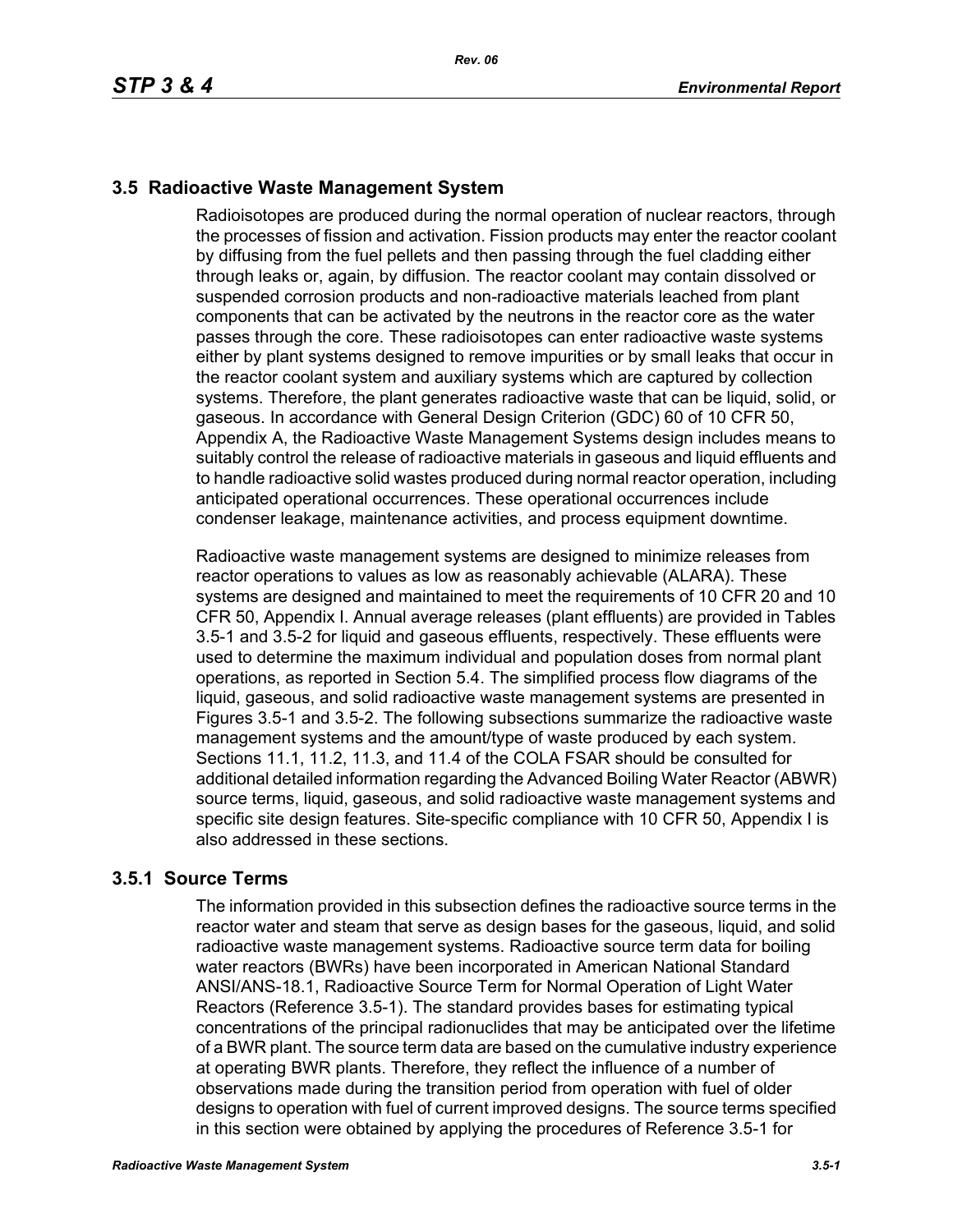*Rev. 06*

estimation of typical source terms and adjusting the results upward as appropriate to ensure conservative bases for design. The methodology for adjustment of the source terms is provided in Section 11.1.3 of the DCD. The plant parameters and nuclide removal rate parameters used to perform the adjustment calculations are contained in DCD Tables 11.1-6 and 11.1-7, respectively. A major parameter in the adjustment of the source term is the reactor thermal power. These are 3400 MWt for the reference BWR and 3926 MWt for the ABWR.

The various radionuclides included in the design basis source term have been categorized as fission products or activation products and tabulated in the subsections that follow. The lists do not necessarily include all radionuclides that may be detectable or theoretically predicted to be present. Those that have been included are considered to be potentially significant with respect to one or more of the following considerations:

- **Plant equipment design**
- **Burnelling design**
- **Understanding system operation and performance**
- **Measurement practicability**
- **Evaluation of radioactivity in effluents to the environment**

### **3.5.1.1 Fission Products**

### **3.5.1.1.1 Noble Gas Fission Products**

Typical concentrations of the 13 principal noble gas fission products as observed in steam flowing from the BWR reactor vessel are provided in the source term standard ANSI/ANS-18.1 (Reference 3.5-1). Concentrations in the reactor water are considered negligible because all of the gases released to the coolant are assumed to be rapidly transported out of the vessel with the steam and removed from the system with the other noncondensables in the main condenser.

The design basis noble gas source term for the ABWR is selected such that the mix is that of Reference 3.5-1 and the total of the release rates of the 13 noble gases from the vessel is 3700 MBq/s (megabecquerels per second) as evaluated after a 30-minute decay. The noble radiogas source term rate after 30-minute decay has been used as a conventional measure of the fuel leakage rate, since it is conveniently measurable and is consistent with the nominal 30-minute offgas holdup system used on a number of early plants. A design basis noble gas release rate of 3700 MBq/s after a 30-minute decay has historically been used for the design of the gaseous waste management systems in BWR plants (Reference 3.5-2) with satisfactory results. It was selected on the basis of operating experience with consideration given to several judgmental factors, including the implications to environmental releases, system contamination, and building air contamination. The design basis value is considered to represent a long-term average value. An instantaneous release rate of several times the annual average permissible release rate limit may be permitted as long as it is consistent with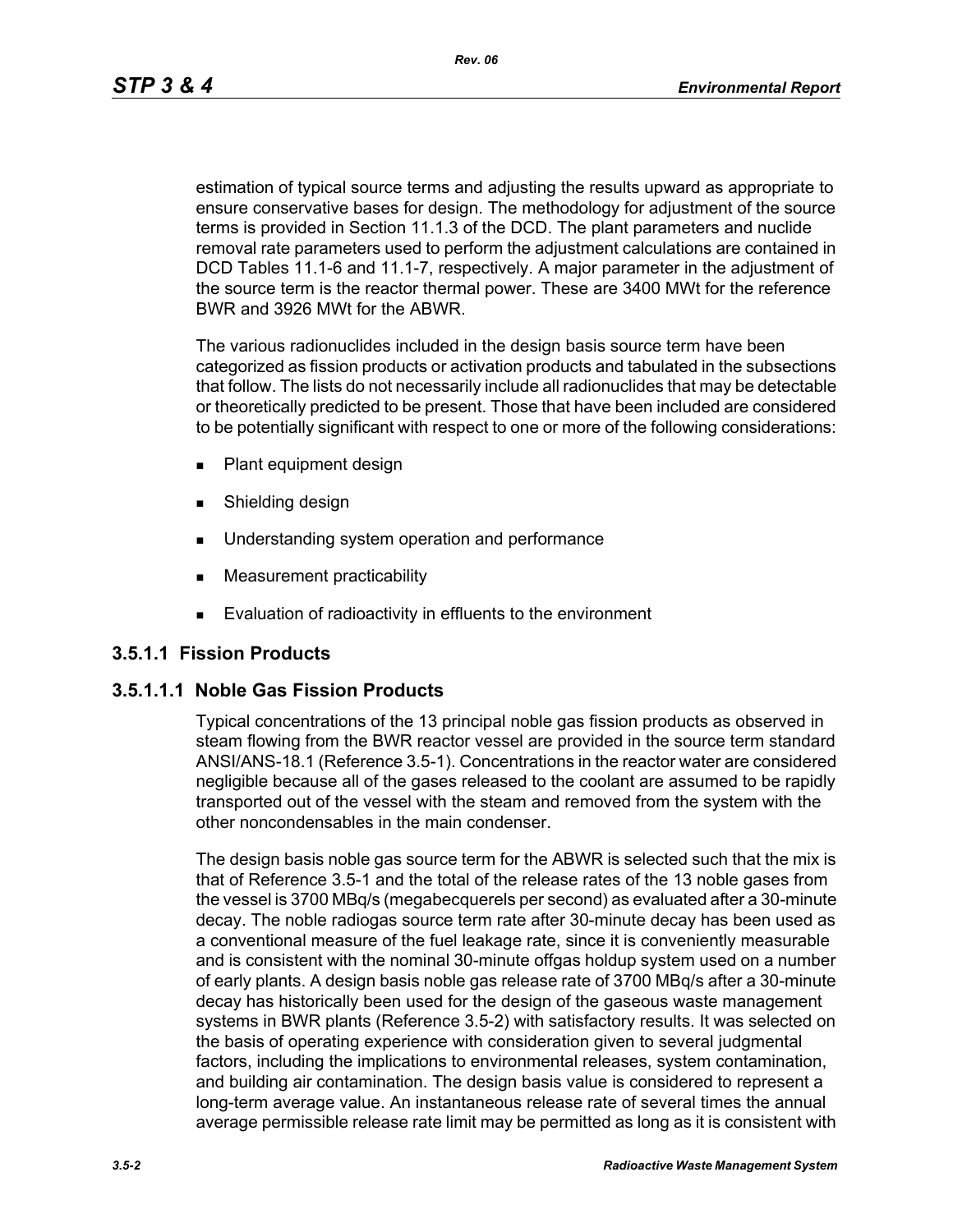the limits established by 10 CFR 20 and the annual average is not exceeded. Normal operational noble gas release rates for the ABWR are expected to be approximately 555 MBq/s as evaluated after a 30-minute decay (Reference 3.5-5, Subsection 11.1.1.2). This may be compared with normal release rates on the order of 1850 MBq/s based on fuel experience through the mid 1970s (Reference 3.5-3). Consequently, with continued application of the design basis of 3700 MBq/s, there is increased margin relative to expected release rates when operating with fuel of modern design. The design basis noble gas source terms are presented in Table 3.5-3.

### **3.5.1.1.2 Radioiodine Fission Products**

For many years, design basis radioiodine source terms for BWRs have been specified to be consistent with an I-131 leak rate of 25.9 MBq/s from the fuel (Reference 3.5-2). Experience indicated that I-131 leakage rates this high would be approached only during operation with substantial fuel cladding defects. It would not be anticipated that full power operation would continue for any significant period of time with fuel cladding defects as severe as might be indicated by I-131 leakage as much as of 25.9 MBq/s. The design basis reactor water radioiodine concentrations for the ABWR are based on the relative mix of radioiodines in reactor water predicted by the data of Reference 3.5- 1 with magnitudes increased such that the I-131 concentration is consistent with a release rate of 25.9 MBq/s from the fuel. This provides a substantial margin relative to the expected I-131 release rate of approximately 3.7 MBq/s.

Reference 3.5-1 specifies expected concentrations of the five principal radioiodines in reactor water for a reference BWR design and provides the bases for adjusting the concentrations for plants with relevant plant parameters that do not match those of the reference plant. The design basis concentrations in reactor water are presented in Table 3.5-4. The ratio of concentration in reactor steam to concentration in reactor water (carryover ratio) is taken to be 0.015 for radioiodines (Reference 3.5-1). Consequently, the design basis concentrations of radioiodines in steam are determined by multiplying the values of Table 3.5-4 by the factor of 0.015.

#### **3.5.1.1.3 Other Fission Products**

This category includes all fission products, other than noble gases and iodines, and also includes transuranic nuclides. Some of the fission products are noble gas daughter products that are produced in the steam and condensate system. The only transuranic nuclide that is detectable in significant concentrations is Np-239. Concentrations of those radionuclides that are typically observable in the coolant are provided in Reference 3.5-1 for a reference BWR plant. The reference plant concentrations were adjusted to obtain estimates for the ABWR plant. The design basis reactor water concentrations are presented in Table 3.5-5. The ratio of concentration in steam to concentration in water (carryover) for these nuclides is expected to be less than 0.001 (Reference 3.5-5, Section 11.1.1.3). The design basis concentrations in steam are obtained by multiplying the values in Table 3.5-5 by 0.001.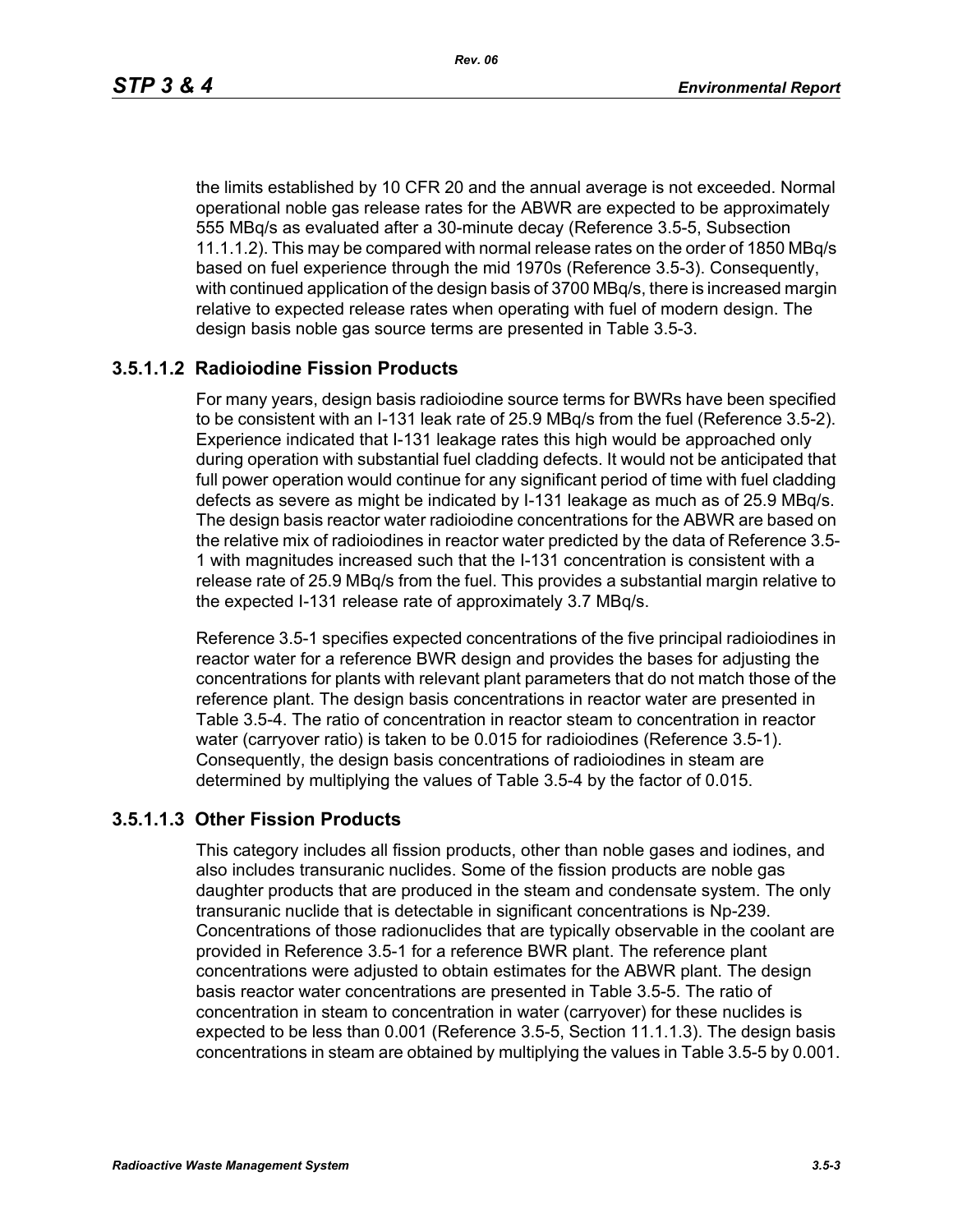# **3.5.1.2 Activation Products**

# **3.5.1.2.1 Coolant Activation Products**

The coolant activation product of primary importance in BWRs is N-16. ANSI-18.1, Radioactive Source Term for Normal Operation of Light Water Reactors (Reference 3.5-1), specifies a concentration of 1.85 MBq/g (megabecquerels per gram) in steam leaving the reactor vessel. This is treated as essentially independent of reactor design because both the production rate of N-16 and the steam flow rate from the vessel are assumed to vary in direct proportion to reactor thermal power. The design basis N-16 concentration in steam for the ABWR is 1.85 MBq/g as shown in Table 3.5-6. This value has, in fact, been used as the design basis concentration for GE BWRs since the early 1970s, and operating experience indicates that it is conservative (Reference 3.5- 5, Section 11.1.2.1). Under hydrogen water chemistry conditions, the N-16 source term is 6 times greater due to the more volatile nature of the reduced chemical form of N-16 compound, and is, therefore, regarded as 11.1 MBq/g. It should be noted that a portion of the source term traditionally identified as "N-16" actually represents C-15, which is present to the extent of no more than approximately 0.555MBq/g.

# **3.5.1.2.2 Non-Coolant Activation Products**

Radionuclides are produced in the coolant by neutron activation of circulating impurities and by corrosion of irradiated system materials. Typical reactor water concentrations for the principal activation products are contained in Reference 3.5-1. The values of Reference 3.5-1 were adjusted to ABWR conditions as described in DCD Section 11.1.2.2 to obtain the conservative design basis reactor water concentrations shown in Table 3.5-7. The steam carryover ratio for these isotopes is estimated to be less than 0.001 (Reference 3.5-5, Section 11.1.3). A factor of 0.001 is applied to the Table 3.5-7 values to obtain the design basis concentrations in steam.

### **3.5.1.2.3 Tritium**

Tritium is produced by activation of naturally occurring deuterium in the primary coolant and, to a lesser extent, as a fission product in the fuel (Reference 3.5-2). The tritium is primarily present as tritiated oxide. Since tritium has a long half-life (12 years) and will not be affected by cleanup processes in the system, the concentration will be controlled by the rate of loss of water from the system by evaporation or leakage. All plant process water and steam will have a common tritium concentration. The concentration reached will depend on the actual water loss rate; however, References 3.5-1 and 3.5-3 specify a typical concentration of 3.7E-04 MBq/g, which is stated in Reference 3.5-3 to be based on BWR experience adjusted to account for liquid recycle. This value is taken to be applicable to the ABWR.

### **3.5.1.2.4 Argon-41**

Argon-41 is produced in the reactor coolant as a consequence of neutron activation of naturally occurring Argon-40 in air which is entrained in the feedwater. The Argon-41 gas is carried out of the vessel with the steam and removed from the system with the noncondensable gases in the main condenser. Observed Argon-41 levels are highly variable due to the variability in air in-leakage rates into the system. Reference 3.5-3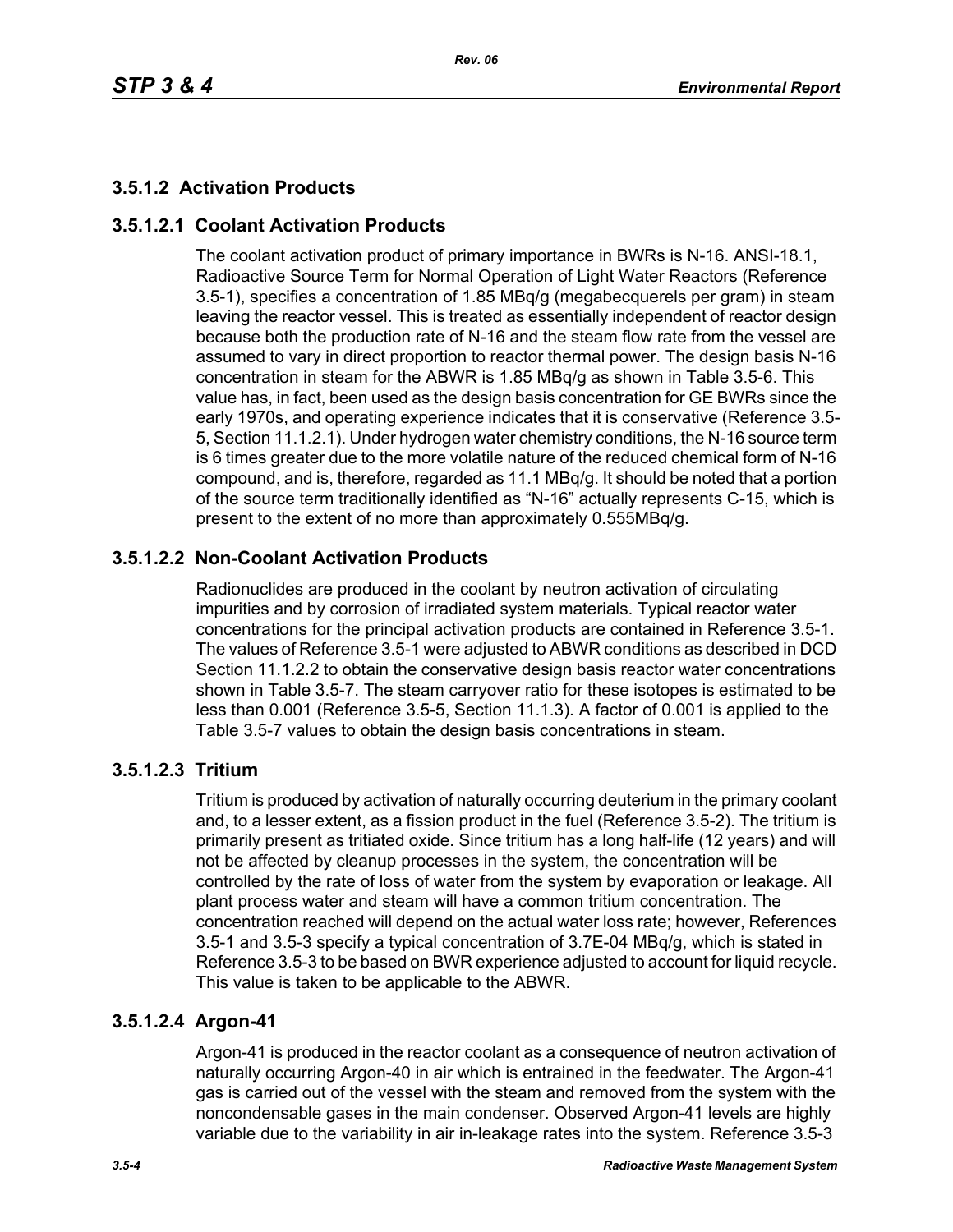specifies an Argon-41 release rate from the vessel of 1.48 MBq/s for a 3400 MWt Reference BWR. Based on adjusting to the ABWR thermal power (3926 MWt), a design basis Argon-41 release rate of 1.70 MBq/s is specified for the ABWR.

# **3.5.1.3 Process Leakage Sources**

Process leakage results in potential release of noble gases and other volatile fission products via ventilation systems. Liquid from process leaks is collected and routed to the liquid-solid radwaste system. With the effective process offgas treatment systems now in use (including the ABWRs for STP), airborne releases have been greatly reduced. Building ventilation releases now account for a higher fraction of the total release than before the deployment of the augmented offgas systems.

Leakage of fluids from the process system results in the release of radionuclides into plant buildings (Reference 3.5-5, Section 11.1.5). In general, the noble gases will remain airborne and will be released to the atmosphere with little delay via the building ventilation exhaust ducts. Other radionuclides will partition between air and water and may plate out (deposit) on metal surfaces, concrete, and paint. Radioiodines are found in ventilation air as methyl iodide and as inorganic iodine (particulate, elemental, and hypoiodous acid forms).

As a consequence of normal steam and water leakage into the drywell, equilibrium drywell concentrations will exist during normal operation (Reference 3.5-5, Section 11.1.5). Purging of this activity from the drywell to the environment will occur via the reactor building ventilation or Standby Gas Treatment System (expected to be an infrequent operation) and will make minor contributions to total plant releases.

Airborne release data from BWR building ventilation systems and the main condenser mechanical vacuum pump have been compiled and evaluated in Reference 3.5-4. Releases due to process leakage are reflected in the airborne release estimates discussed in Subsection 3.5.3.

### **3.5.2 Liquid Waste Management System**

### **3.5.2.1 Design Objective**

The Liquid Waste Management System (LWMS) is designed to segregate, collect, store, and process potentially radioactive liquids generated during various modes of plant operation: startup, normal operation, hot standby, shutdown, and refueling. The system is designed such that it may be operated to maximize the recycling of water within the plant, which would minimize the releases of liquid to the environment. Maximizing recycling serves to minimize the potential for exposure of personnel in unrestricted areas from the liquid release pathway. The Process Diagram for the LWMS is shown on Figure 3.5-1. The basic reference for the LWMS is Reference COLA Section 11.2.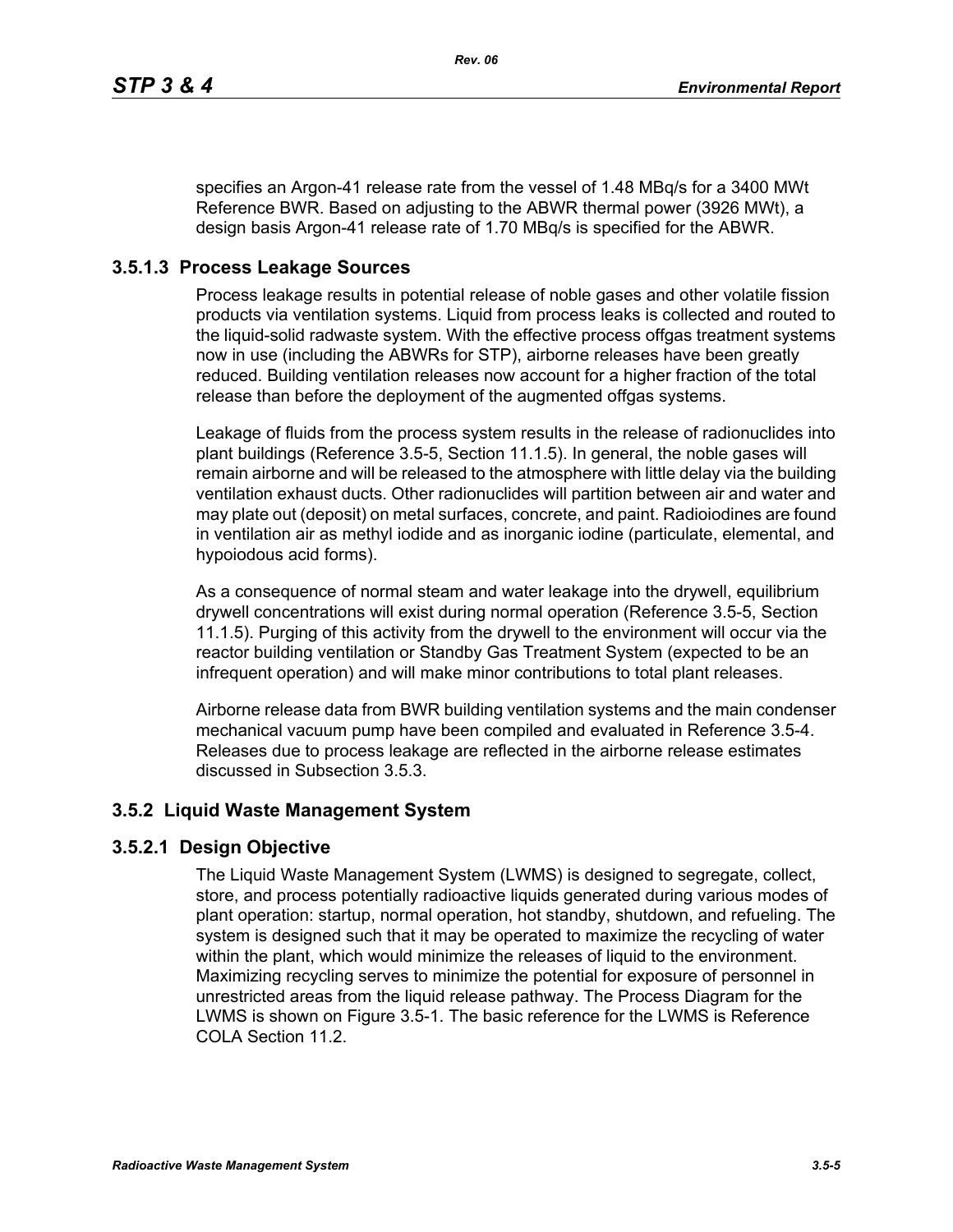### **3.5.2.1.1 Design Criteria**

- The criteria considered in the design of this system include:
- **Minimizing solid waste shipped for burial**
- Reducing personnel exposure
- **Minimizing offsite releases**

Maximizing the quality of water returned to the condensate and feedwater systems. In accordance with GDC 60 of 10 CFR 50, Appendix A, the radioactive waste management systems design includes means to suitably control the release of radioactive materials in gaseous (Figure 3.5-2) and liquid (Figure 3.5-1) effluents and to handle radioactive solid wastes produced during normal reactor operation, including anticipated operational occurrences. These operational occurrences include condenser leakage, maintenance activities, and process equipment downtime. The LWMS provides a discharge to the Main Cooling Reservoir (MCR). Radiation monitoring equipment is placed on this line to measure the activity discharged and to assure that specified limits are not exceeded. A high radiation signal from this monitor will close the discharge valve and terminate the discharge. The discharge from this single discharge line to the MCR is controlled administratively to assure that the discharge will meet the requirements of 10 CFR 20 and Appendix I of 10 CFR 50.

The single discharge line is fed by sample tanks (i.e., tanks that have the necessary connections to allow analysis before discharge). In addition to providing a means for a controlled (i.e., batch) discharge, the sample tanks also function as surge tanks. Liquid discharge to the MCR may be initiated from only one sample tank at a time. The discharge sequence is initiated manually. No single error or failure will result in discharge.

The LWMS is designed to treat process liquids with radionuclide concentrations associated with the design basis fuel leakage and produce water suitable for recycle to condensate storage. When plant water balance considerations require the discharge of processed liquids, the concentrations of radionuclides in the effluent will be controlled to meet the applicable requirements. Radiation exposure to people in unrestricted areas resulting from liquid waste discharged during normal operation and anticipated operational occurrences will be less than the values specified in 10 CFR 50, Appendix I. The design will maintain occupational exposure ALARA in accordance with NRC Regulatory Guide 8.8 (Reference 3.5-6) while operating with the design basis fuel leakage. The average annual liquid releases by nuclide are presented in Table 3.5-1.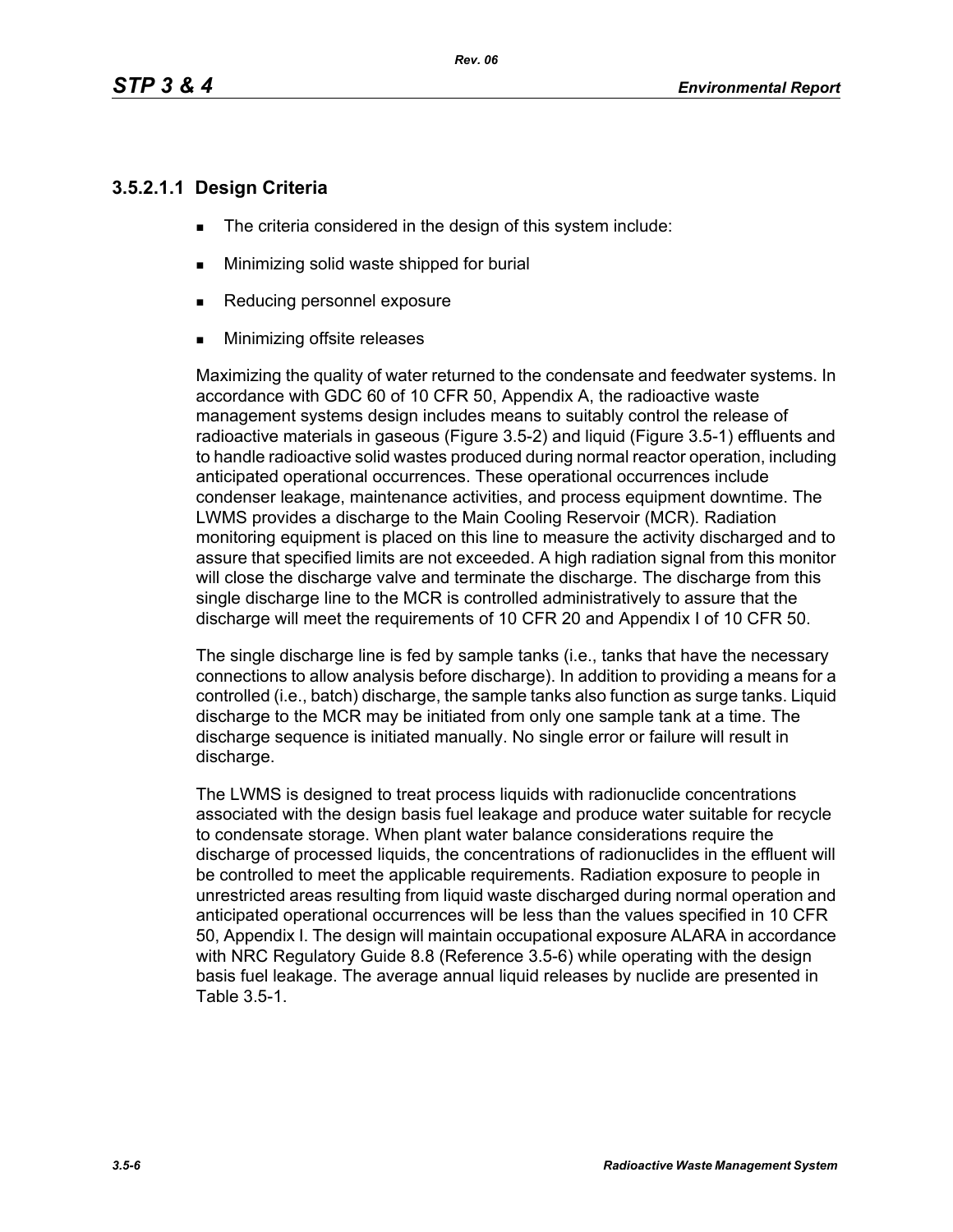### **3.5.2.2 Occupational Exposure**

Design features to minimize occupational exposure include:

- **Design of equipment to minimize service time.**
- **EXECT** Location of instruments requiring calibration in a central station outside of equipment cells.
- Arrangement of shield wall penetrations to avoid direct exposure to normally occupied areas.
- Piping design to minimize crud traps and plate out (there are no socket welds in contaminated piping systems).
- **Provision for remote pipe and equipment flushing.**
- Use of remote viewing and handling equipment as appropriate.
- A shielded sampling station to minimize exposure time.
- Controlled tank vents.

#### **3.5.2.3 System Description**

The LWMS is composed of four subsystems designed to collect, treat, and recycle or discharge different categories of wastewater. The four subsystems are the Low Conductivity Subsystem, High Conductivity Subsystem, Detergent Waste Subsystem, and the Chemical Drain Subsystem.

The LWMS is designed with adequate margin so that liquid waste should not be discharged except as needed to maintain the plant water balance. Operational flexibility is provided to ensure continued plant operation. Under these conditions, discharge of excess water processed through the LCW and/or the HCW Subsystem may be desirable. The various stream flow rates and the different combinations of events that supply water to the LWMS system for treatment have been tabulated. The LWMS is conservatively designed to handle the largest volume expected to be produced. The liquid waste management subsystems have ample capacity to process the maximum daily generation rate of liquid wastes as shown in Table 3.5-8. Regeneration of the condensate demineralizers will not be performed. Rather, the resin will be replaced when necessary. The use of titanium-tubed (or stainless steel tubed) condensers has made leaks from condenser tubing virtually non-existent (Reference 3.5-5, Section 11.2.3). Also, the use of condensate high efficiency filters before the condensate demineralizers has reduced the amount of insoluble solids that come into contact with the resin. As a result, it is expected that resin replacement will be less than once per year. Decanting of the cleanup water phase separator will be done as required following cleanup water filter demineralizer backwashes. The LCW can process this volume in addition to the other wastes. The components of the LWMS are sized based on processing the maximum daily volume within 24 hours. This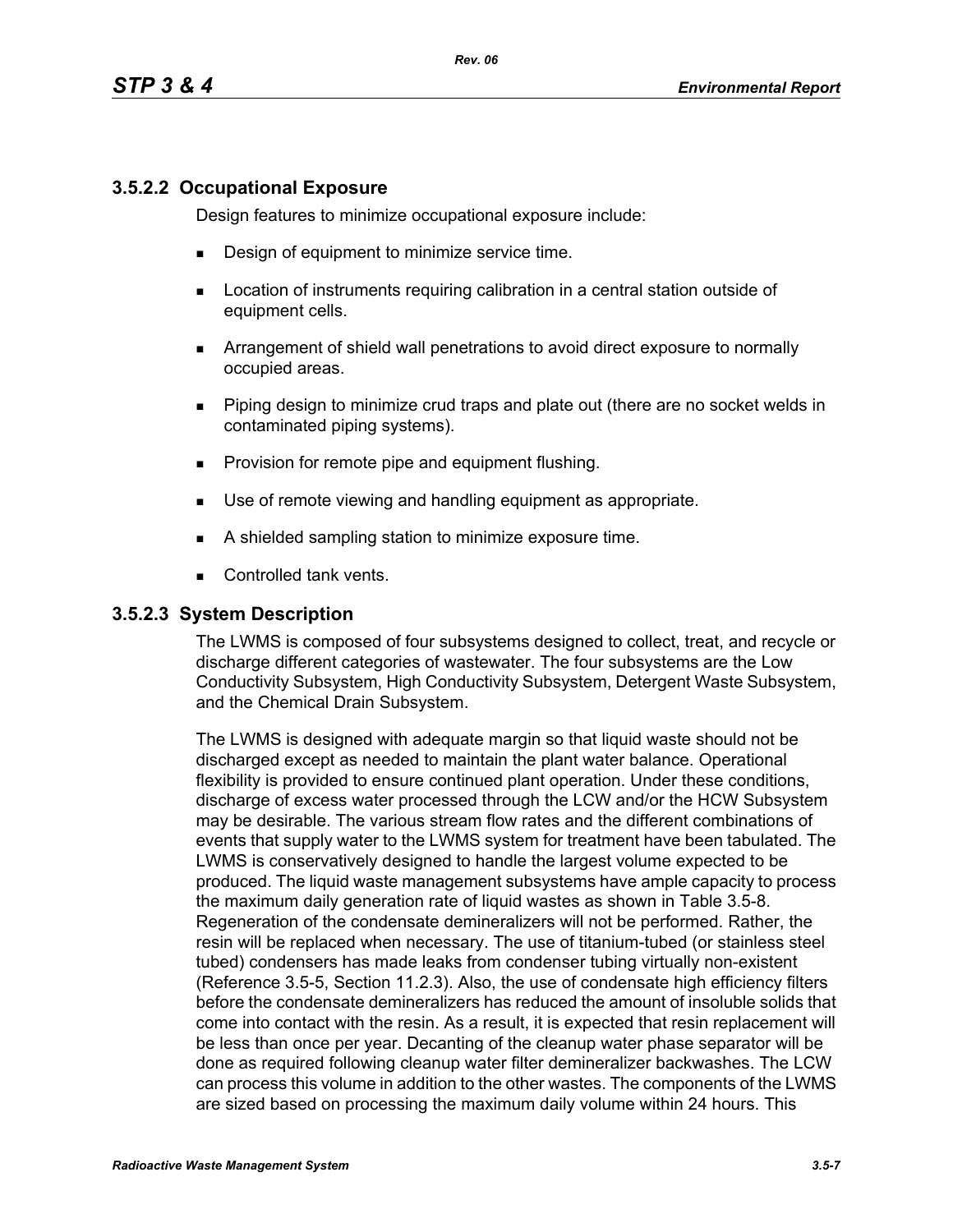criterion is more conservative than basing the sizing on normal expected waste volumes.

# **3.5.2.3.1 Low Conductivity Waste Subsystem**

The low conductivity waste (LCW) subsystem collects and processes clean radwaste (i.e., water of relatively low conductivity). Equipment drains and backwash transfer water are typical of wastes found in this subsystem. These wastes are collected, filtered by two stages of filtration for removal of insolubles, processed through reverse osmosis membranes, demineralized on a mixed resin, deep-bed demineralizer for removal of solubles, processed through a second polishing demineralizer, and then routed to condensate storage via sample tanks unless high conductivity requires recycling for further treatment. Mobile process equipment is utilized for the filtration, reverse osmosis, and demineralization unit operations.

The LCW filters and mixed-bed demineralizers are pressure vessels. The collection and sample tanks operate at atmospheric pressure. The LWMS is essentially a manual-start and automatic-stop process. COL Section 11.5 contains detailed information regarding process and radiation instruments. The instrumentation allows for the initiation of processing from the shielded control room area. To ensure that the system performs its intended function in the event of failure of key components, redundancy is provided.

Input to parallel tankage is a feature of the design. Upon high-level signals, inputs are automatically routed to a parallel tank. If input should continue, high-high level results in annunciation in the radwaste control room. The state of system operation such as water level of tanks, position of valves, and pump operating condition are continuously shown on the radwaste system control panels. The operator will be able to see the changes in the system when the automatic transfer has occurred. Individual tanks and process equipment are located in separately shielded rooms where practical. Pumps and valves in general are located in dedicated operating galleries. Piping to and from these pumps and valves penetrate shield walls only to the extent necessary to connect to the process equipment. Runs of piping between process equipment are contained either within the shielded areas or shielded pipe runs so that operating personnel exposure is kept to a minimum and within 10 CFR 20 limits.

The condensate storage tank, which is located outdoors, has liquid level monitoring with alarms in the control room. The tank overflows, drains and sample lines are routed to the radwaste system (Reference 3.5-5, Section 3.5.2.1). A dike is provided around the tank to prevent runoff in the event of a tank overflow. A drain within the dike is routed to the radwaste system.

All radwaste system tanks located outside reactor containment and containing radioactive liquids are indoors and are provided with liquid level monitoring. High liquid level conditions are alarmed locally and in the main control room (Figure 3.5-1 & Reference 3.5-5, Section 3.5.2.1). All radwaste system tank overflows, drains, and sample lines are sent to the radwaste system. All tanks have curbs or elevated thresholds with floor drains routed to the radwaste system. Leakage is prevented from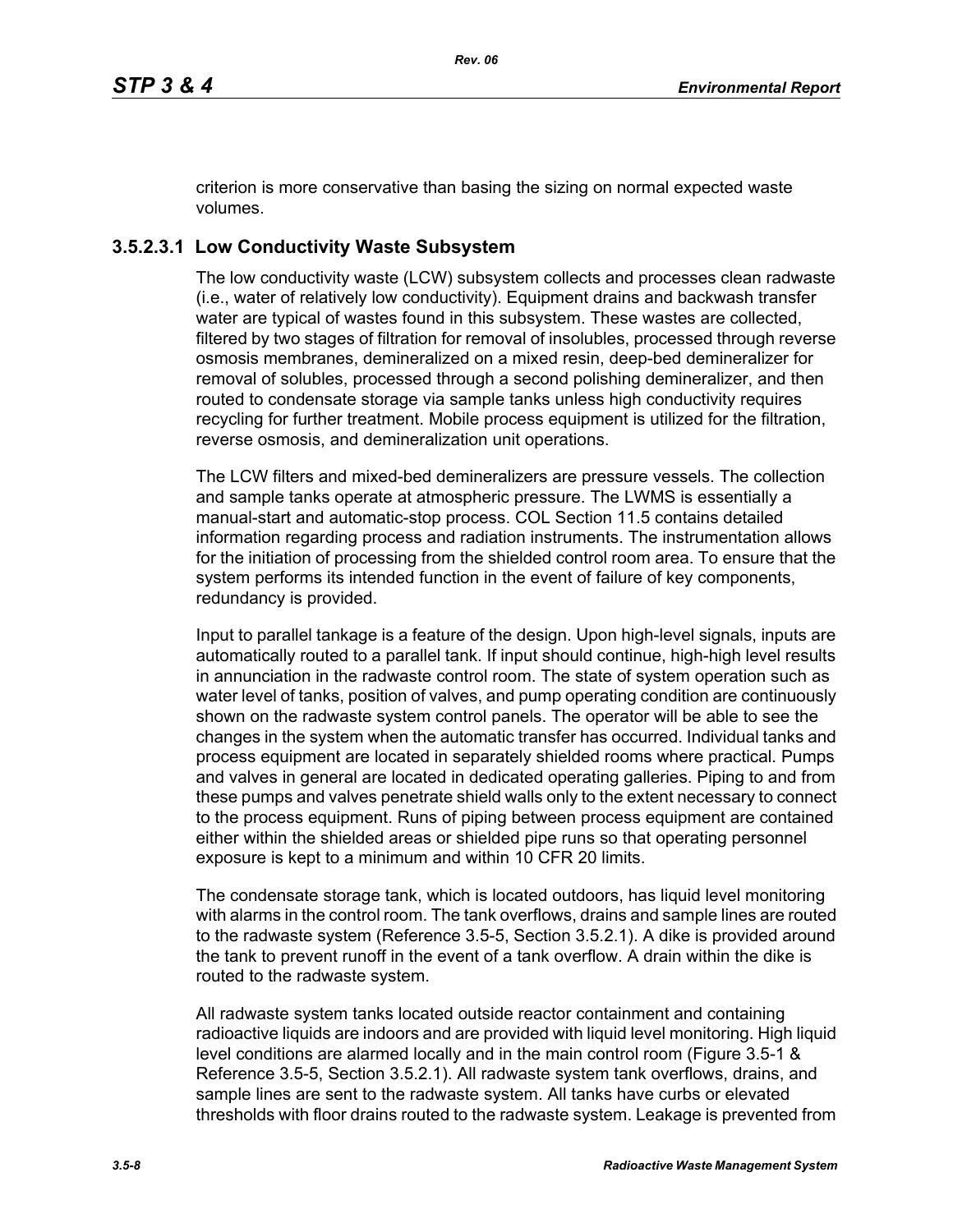entering unmonitored and non-radioactive systems and ductwork in the area. Radiation exposures are controlled in accordance with Regulatory Guide 8.8.

# **3.5.2.3.2 High Conductivity Waste Subsystem**

The high conductivity waste (HCW) subsystem collects and processes dirty radwaste (i.e., water of relatively high conductivity and solids content). Floor drains are typical of wastes found in this subsystem. Processing is similar to that for LCW. Mobile process equipment is utilized for the filtration, reverse osmosis, and demineralization unit operations.

### **3.5.2.3.3 Detergent Waste Subsystem**

This subsystem collects and processes detergent wastes from personnel showers and laundry operations. Normally, detergent wastes are collected in the hot shower drain receiver tank, processed through strainers to the hot shower drain sample tank, sampled, and discharged. Most laundry will be sent offsite for processing by a licensed vendor.

### **3.5.2.3.4 Chemical Waste Subsystem**

The chemical waste collected in the chemical drain collection tank consists of laboratory wastes and decontamination solutions. After accumulating in the chemical drain collection tank, chemical drains are recirculated. A sample is taken and if discharge standards are met, the waste is discharged. Off-standard quality waste is recycled to a high conductivity waste collector tank for further processing.

### **3.5.2.4 Estimated Releases**

The estimated annual releases of radionuclides in liquid effluents are provided in Table 3.5-1. Calculated off-site dose rates are provided in Section 5.4.

# **3.5.2.4.1 Release Points**

The release pathway for liquid discharge to the environment is the discharge line from the sample tanks as indicated on the process diagram (Figure 3.5-1).

The radwaste discharges from STP 3 & 4 will be to the MCR at one point, the main circulating water system outfall, similar to STP 1 & 2. Radiation monitoring equipment is placed on each of the STP 3 & 4 discharge lines to measure the activity discharged and to ensure that specified limits are not exceeded. High radiation alarms are provided in the radwaste control room and the main control room. Further discussion regarding details of radiological process monitoring can be found in COLA Section 11.5. Liquid discharge to the MCR may be initiated from only one sample tank at a time, and the discharge sequence is initiated manually.

# **3.5.2.5 Dilution Factors**

Dilution factors used in evaluating the release of liquid effluents are site-specific and are described in detail in FSAR Section 12.2.2.5.1. Liquid discharges are assumed to be to the MCR via the circulating water system having a flow of 272,550 m<sup>3</sup>/hr. Also, it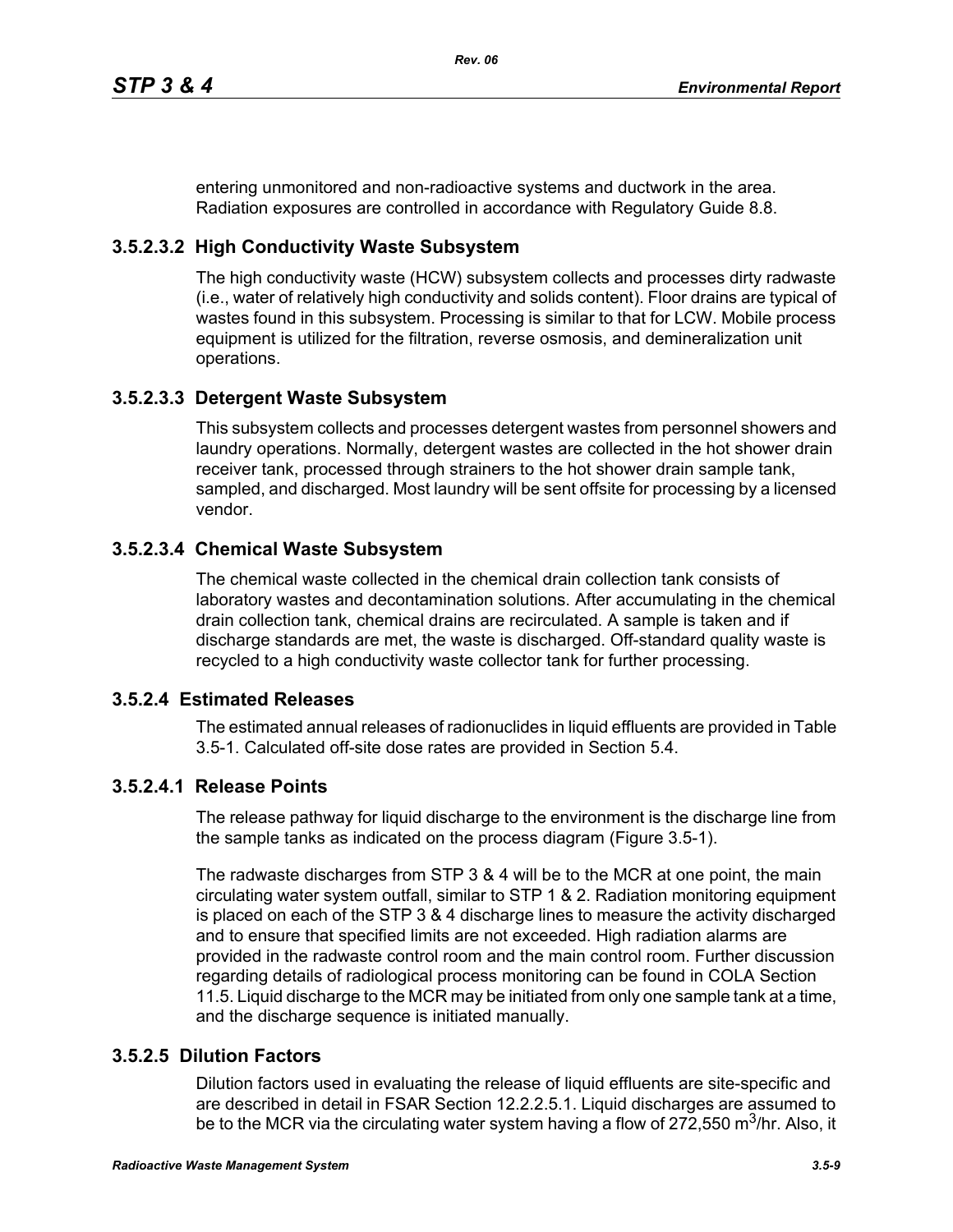is assumed that there will be a dilution factor of ten before subsequent consumption or recreational activity involving liquid effluent. (Note: The MCR, with a volume of approximately 200 million cubic meters, provides for a dilution factor much greater than the design assumption of 10.) Table 3.5-1 discharges are in compliance with 10 CFR 20 and 10 CFR 50, Appendix I.

### **3.5.2.6 Cost-Benefit Analysis for Liquid Effluent Population Doses**

Compliance with Appendix I to 10 CFR 50 numerical guidelines for offsite radiation doses as a result of liquid radioactive effluents during normal plant operations, including anticipated operational occurrences, is provided in FSAR Subsection 12.2.2.2. To demonstrate compliance with 10 CFR 50, Appendix I, Section II, paragraph D, a cost-benefit analysis was performed in accordance with the guidance in Regulatory Guide 1.110. The results of the cost-benefit analysis are documented in FSAR Subsection 11.2.1.2.

#### **3.5.3 Gaseous Waste Management System**

Gaseous radioisotopes are produced during the normal operation of STP 3 & 4. They include gaseous fission products and gaseous isotopes formed by neutron reactions with the reactor coolant and contained gases. These gases are retained in the plant systems and removed in a controlled fashion through the gaseous waste management system.

The gaseous waste management system collects waste from multiple sources and delays their release to allow short-lived nuclides to decay. The remaining activity is released in a controlled manner to the environment through the plant stack, a monitored release point.

The objective of the gaseous waste management system (hereafter referred to as the Offgas System) is to process and control the release of gaseous radioactive effluents to the site environs so as to maintain the exposure of people in unrestricted areas to radioactive gaseous effluents ALARA (10 CFR 50, Appendix I). This will be accomplished while maintaining occupational exposure ALARA and without limiting plant operation or availability.

The Offgas System provides for holdup and decay of radioactive gases in the offgas from the main condenser air evacuation system and consists of process equipment along with monitoring instrumentation and control components. The Offgas System minimizes and controls the release of radioactive material into the atmosphere by delaying and filtering the offgas process stream containing the radioactive isotopes of krypton, xenon, iodine, nitrogen, and oxygen sufficiently to achieve adequate decay before discharge from the plant. The Offgas System design minimizes the explosion potential of the gas mixture through recombination of radiolytic hydrogen and oxygen under controlled conditions. The basic reference for the Offgas System is the DCD, Section 11.3 (Reference 3.5-5) as modified in Section 11.3 of the FSAR.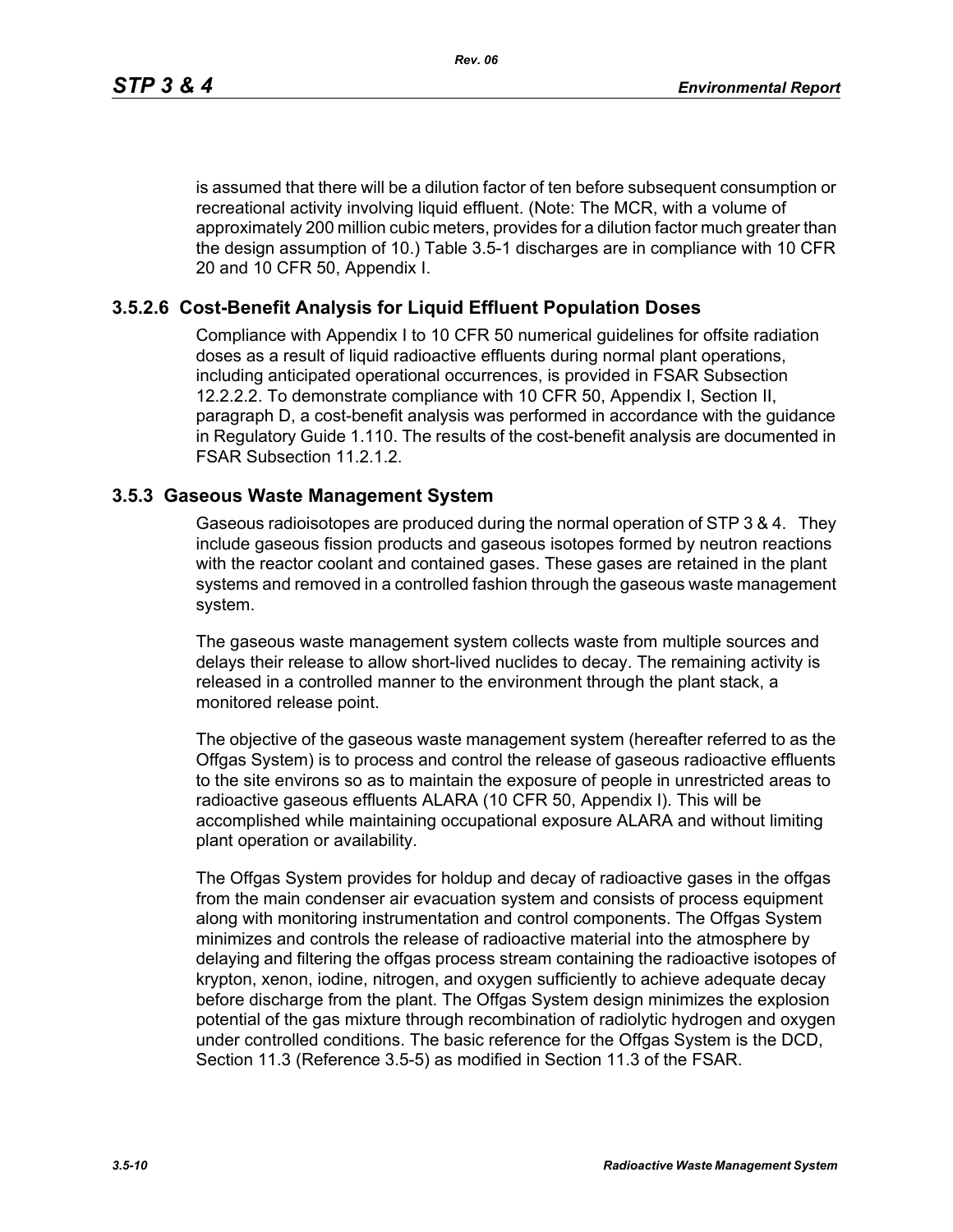# **3.5.3.1 Design Criteria**

The Offgas System is designed to limit the dose to offsite individuals from routine station releases to significantly less than the limits specified in 10 CFR 20 and to operate within the relevant limits specified in the technical specifications. As a conservative design basis for the Offgas System, an average annual noble radio gas source term (based on 30-minute decay) of 3700 MBq/s is used as discussed in Subsection 3.5.1.1.1. The system is mechanically capable of processing three times the source term without affecting delay time of the noble gases. With a main condenser air in-leakage rate of 51 standard cubic meters per hour or 30 standard cubic feet per minute (10 standard cubic feet per minute per condenser shell), this treatment system results in a delay of 46 hours for krypton and 42 days for xenon. Using the given isotopic activities at the discharge of the Offgas System, the decontamination factor for each noble gas isotope can be determined. Subsection 3.5.1 presents source terms for normal operational and anticipated occurrence releases to the primary coolant. Tables in this section, if not designated otherwise, are based on a design basis offgas release rate of 3700 MBq/s of noble gases and 25.9 MBq/s of I-131. For normal expected operation, the leak rates and doses are expected to be less than one quarter of the design basis numbers.

The average annual exposure at the site boundary during normal operation from all gaseous sources is expected to meet the dose objectives of 10 CFR 50, Appendix I. The radiation dose design basis for the treated offgas is to provide sufficient holdup until the required fraction of the radionuclides has decayed with the daughter products retained by the charcoal and the High Efficiency Particulate Air (HEPA) filter. The Offgas System equipment is selected, arranged, and shielded to maintain occupational exposure ALARA in accordance with NRC Regulatory Guide 8.8.

### **3.5.3.2 Process Description**

### **3.5.3.2.1 Process Functions**

Major process functions of the Offgas System include:

- **Dilution of air ejector offgas with steam to less than 4% hydrogen by volume.**
- Recombination of radiolytic hydrogen and oxygen into water to reduce the gas volume to be treated and the explosion potential in downstream process components.
- **Two-stage condensation of bulk water vapor, first using Turbine Building Cooling** Water (TCW) and then chilled water as the coolant, reducing the gaseous waste stream temperature to 10°C or less
- Dynamic adsorption of krypton and xenon isotopes on charcoal at about 25°C
- **Filtration of offgas**
- Monitoring of offgas radioactivity levels and hydrogen gas concentration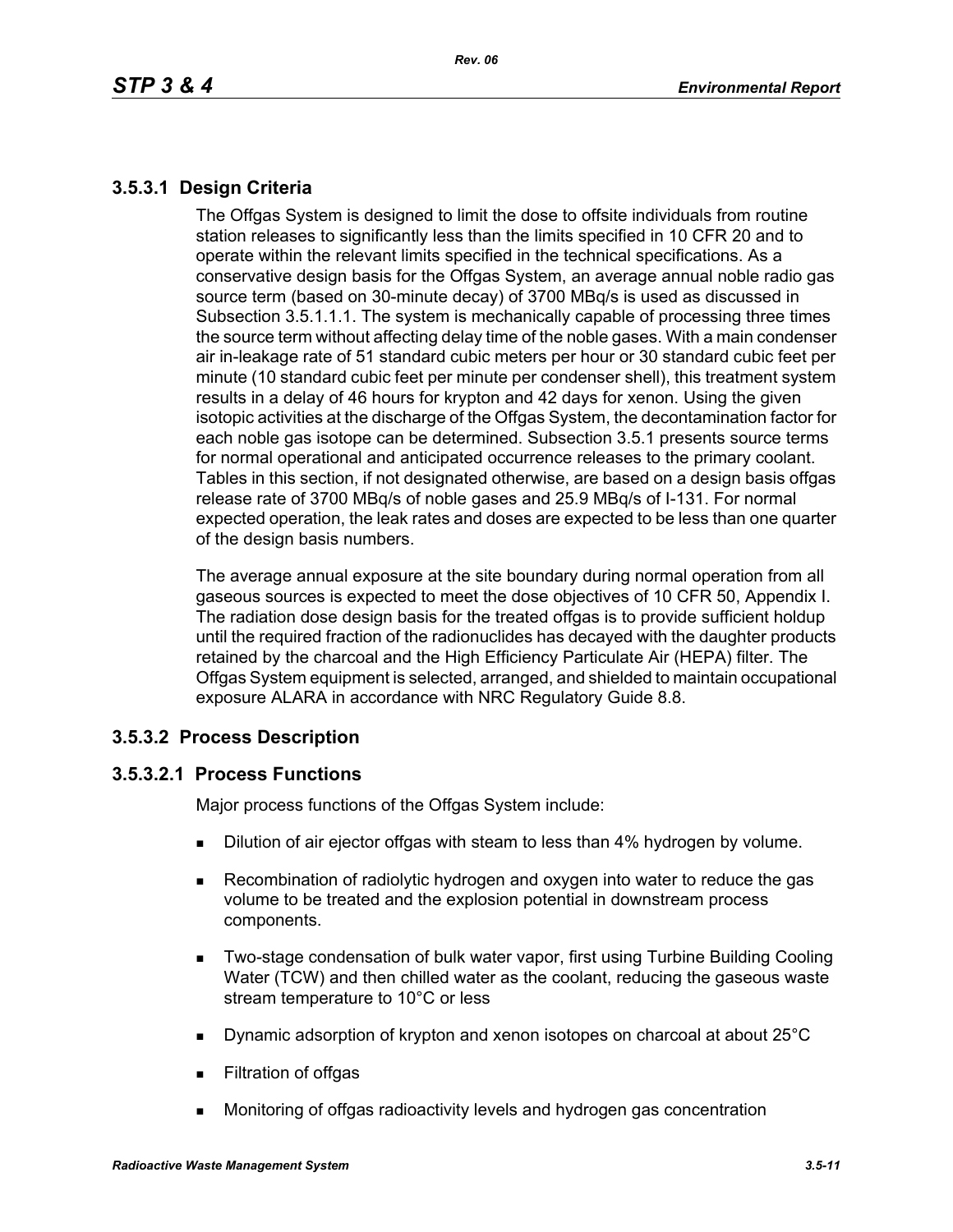- Release of processed offgas to the atmosphere
- Discharge of liquids to the main condenser and radwaste systems.

Major process functions of the ventilation systems may be found in COLA FSAR Section 9.4.

### **3.5.3.2.2 Process Equipment**

Major process equipment of the Offgas System consists of:

- **Process piping starting from the final steam dilution jets steam jet air ejector of the** Main Condenser Evacuation System (not a part of the Offgas System)
- Recombiner trains which include a preheater, a recombiner, and a condenser per train
- Cooler-condensers
- Activated charcoal adsorbers
- $HEPA$  filter
- **Monitoring instrumentation**
- **Process instrumentation and controls**
- **Debival Exacuation System**

#### **3.5.3.2.3 Process Facility**

The Offgas System process equipment is housed in a reinforced concrete structure to provide adequate shielding. Charcoal adsorbers are installed in a temperaturemonitored and controlled vault. The facility is located in the Turbine Building to minimize piping. TCW is used as the coolant for the offgas condensers.

The gaseous waste stream is then cooled to 10°C or less in the cooler condenser. Chilled water (7°C) is used from the HVAC Normal Cooling Water (HNCW) System. The gaseous waste stream is heated to approximately 25°C by ambient heating in the charcoal vault. Radiation shielding design provides adequate protection of instrumentation and plant personnel required to monitor and operate the system.

#### **3.5.3.3 Offgas System Description**

#### **3.5.3.3.1 Main Condenser Offgas**

The significant gaseous wastes discharged to the Offgas System during normal plant operation are radiolytic hydrogen and oxygen, main condenser air inleakage, and radioactive isotopes of krypton, xenon, nitrogen and oxygen. These non-condensable gases are collected in the main condenser and discharged to the offgas system by the main condenser evacuation system.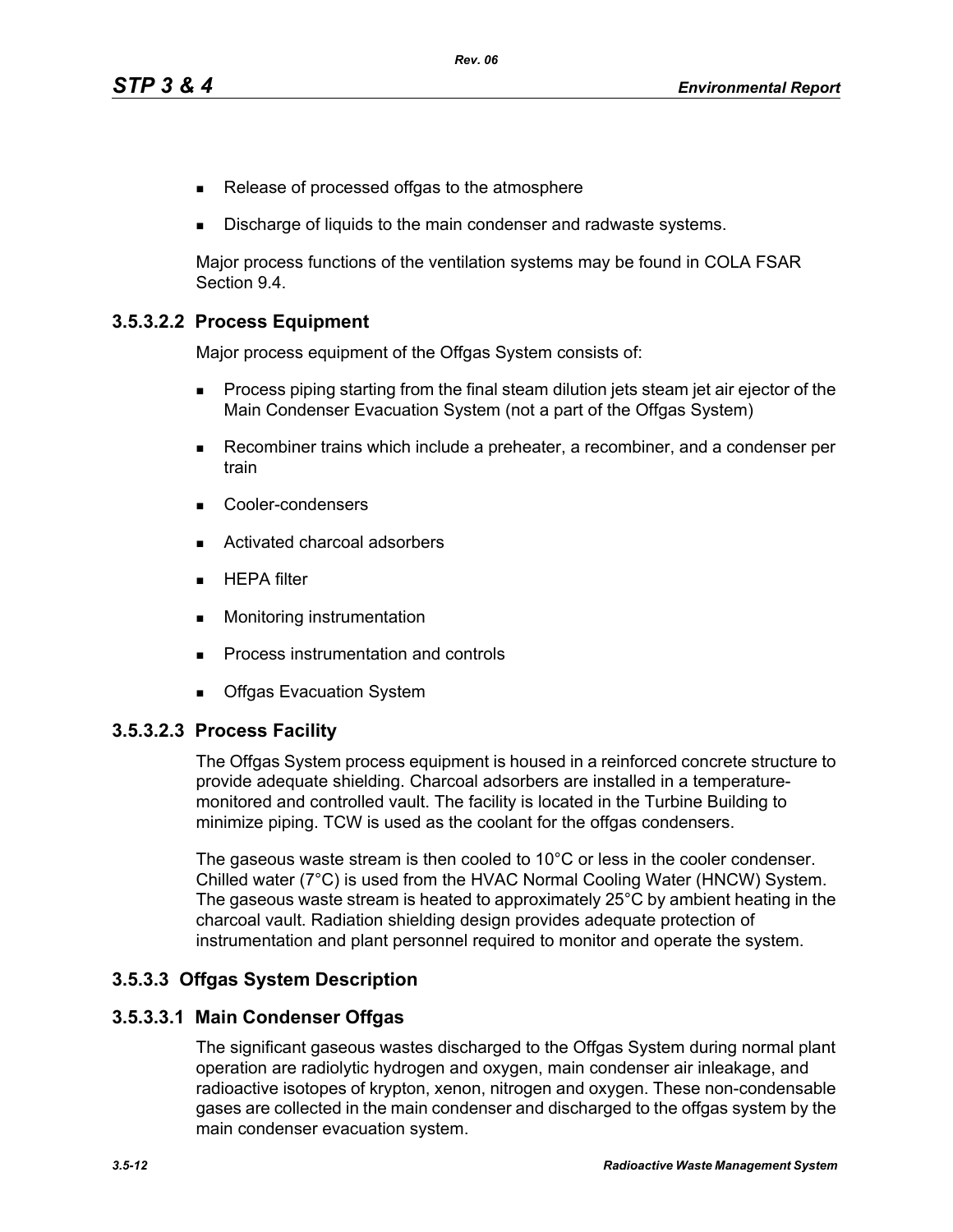Radioactive particles are present as a result of radioactive decay of the noble gas parents. These particulates are removed from the offgas stream by the condensation, adsorption, and filtration equipment. Therefore, effectively no radioactive particulates are released from the Offgas System to the plant stack or vent. Radioiodines (notably I-131) may be present in significant quantities in the reactor steam and to some extent carried over through the condensation stages of the Offgas System. Removal of iodine takes place in the passage of process gas through the activated charcoal adsorbers, so that essentially no iodine is released from the Offgas System to the plant stack or vent.

Releases of gaseous wastes to the atmosphere are controlled to assure the calculated dose to any person in an unrestricted area is maintained below the dose objectives of Appendix I to 10 CFR 50. Every reasonable effort has been made to keep radiation exposures and release of radioactive materials ALARA.

Calculated doses from releases from the offgas system are provided in Section 5.4.

#### **3.5.3.3.2 Process Design**

A flow diagram for the Offgas System has been included as Figure 3.5-2. DCD Section 11.3 and FSAR Section 11.3 contain a more detailed discussion of the process design, equipment components, and equipment operation.

#### **3.5.3.4 Other Radioactive Gas Sources**

Radioactive gases are present in the power plant buildings as a result of process leakage and steam discharges. The process leakage is the source of the radioactive gases in the air discharged through the ventilation system. Details regarding the design of the ventilation system are provided in COLA Section 9.4, the radiation activity levels from the ventilation systems in COLA Section 12.3, and the ventilation flow rates in COLA Section 9.4.

#### **3.5.3.5 Instrumentation and Control**

Control and monitoring of the offgas process equipment is performed both locally and remotely from the main control room. Instrument components are installed, wherever possible, in accessible areas to facilitate operation and maintenance. Only instrument sensing elements are permitted behind shield walls. The temperature of the gaseous waste stream is measured in the preheater and at various locations in the recombiner to ensure that recombination is occurring. The gaseous waste stream temperature is also measured after both the offgas condenser and the cooler condenser to ensure the stream is cooled sufficiently to remove undesired moisture. All of these temperatures are alarmed in the main control room. The flow rate of the air ejector offgases downstream of the recombiner is continuously recorded. This flow rate, in conjunction with activity concentrations in Bq/cc (becquerels per cubic centimeter), as measured by the monitor downstream of the recombiners and the monitor downstream of the charcoal adsorbers, will permit monitoring fission gases from the reactor, calculation of offgas discharge to the vent in MBq and calculation of the charcoal adsorber system performance. Activity release that would exceed the maximum permitted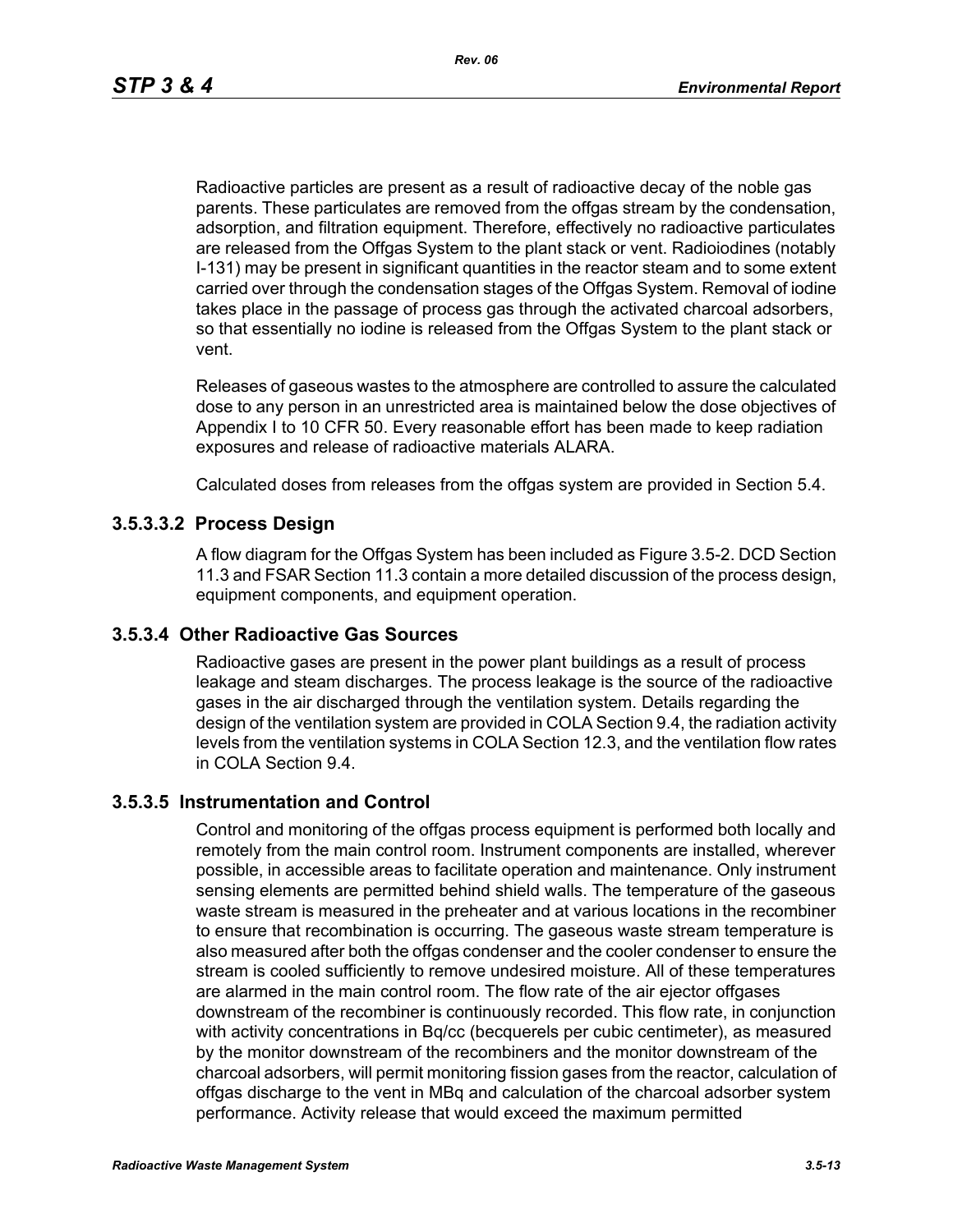instantaneous value is alarmed, and causes closure of the final process gas release valve, terminating the release.

### **3.5.3.6 Radioactive Releases**

#### **3.5.3.6.1 Release Points**

The primary release point for STP 3 & 4 is the Reactor Building stack (one per unit). This stack serves as the release point for the Reactor Building, Turbine Building, and Radwaste Building. Other exhaust points for clean releases are the roof top vents for the Control and Service Buildings and the Service Building health physics room roof vent. The Reactor Building stack is a roof-mounted steel shell in a steel framework extending to a height of 76 meters above ground level. The closest plant buildings to the stack are the Control Building to a height of 10.7 meters and the Turbine Building to a height of 43 meters above grade.

#### **3.5.3.6.2 Projected Releases**

Projected releases from the plant stack have an estimated total flow rate of at least 566,000  $\mathrm{m}^3$ /h through the 2.4-meter diameter circular stack, which extends 76 meters above ground level. Ventilation releases are assumed to be less than 40°C. Table 3.5- 2 lists expected gaseous isotopic releases from one ABWR plant.

#### **3.5.3.7 Cost-Benefit Analysis for Gaseous Effluent Population Doses**

Compliance with Appendix I to 10 CFR 50 numerical guidelines for offsite radiation doses as a result of gaseous or airborne radioactive effluents during normal plant operations, including anticipated operational occurrences, is provided in FSAR Subsection 12.2.2.2. To demonstrate compliance with 10 CFR 50, Appendix I, Section II, paragraph D, a cost-benefit analysis was performed in accordance with the guidance in Regulatory Guide 1.110. The results of the cost-benefit analysis are documented in FSAR Subsection 11.3.11.1.

#### **3.5.4 Solid Waste Management System**

Solid radioactive wastes are produced by multiple methods in a nuclear power station. The waste can be either dry or wet solids, and the source can be an operational activity, maintenance, or another function.

The Solid Waste Management System (SWMS) will collect, process, and package solid radioactive wastes generated as a result of normal plant operation, including anticipated operational occurrences. The system design ensures that the solid radioactive wastes would be collected, monitored, segregated, stored, and packaged for shipment in a manner that minimizes exposure to plant personnel and the public in accordance with 10 CFR 20 and 10 CFR 50, Appendix I. The basic reference for the SWMS is the COLA, Section 11.4.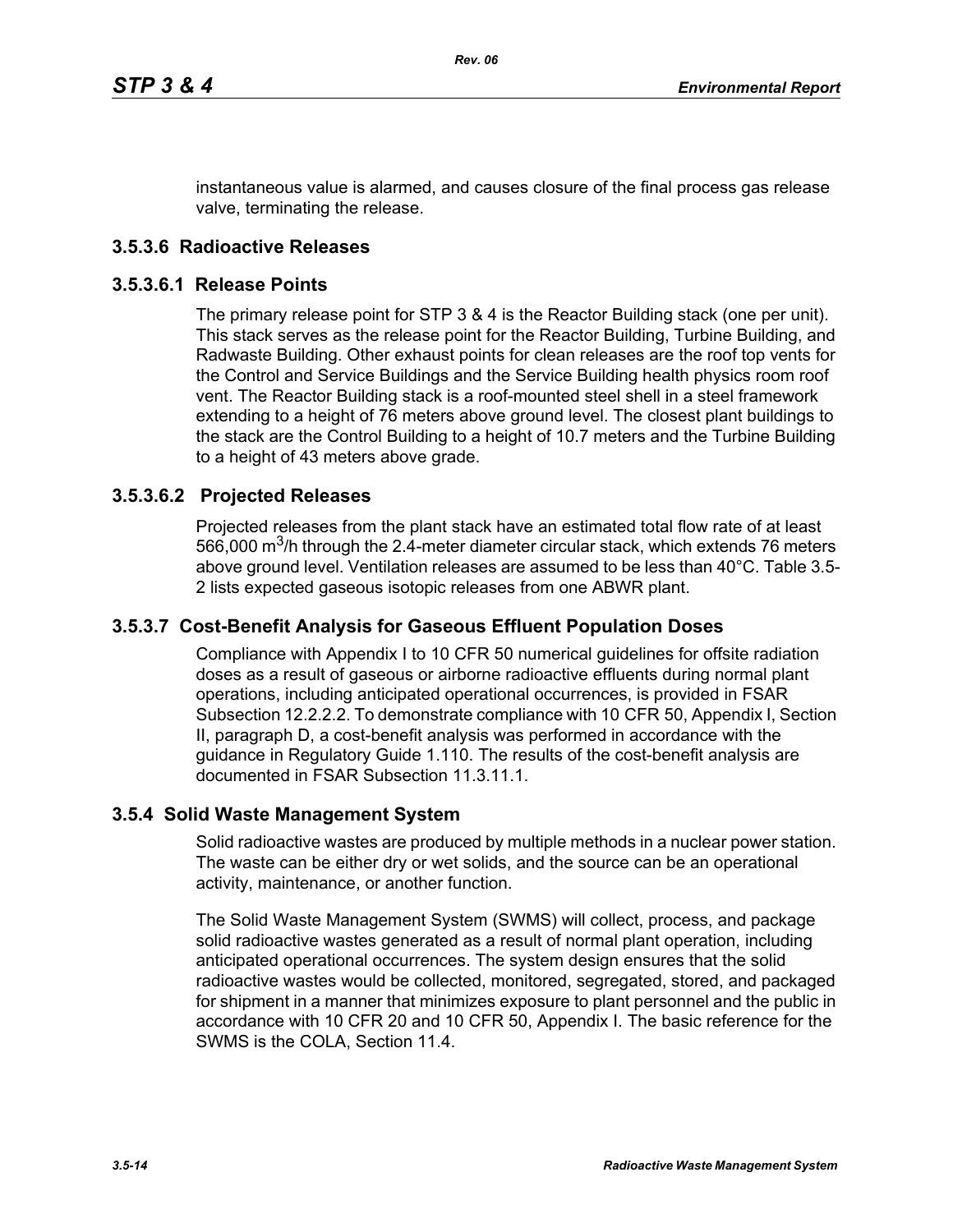## **3.5.4.1 Design Bases**

### **3.5.4.1.1 Design Objective**

The SWMS provides the capability for processing and packaging wastes from the Cleanup Water System, the Fuel Pool Cooling and Cleanup System, the Suppression Pool Cleanup System, the Condensate Polishing System, and the Radwaste System itself. Wastes from these systems will consist of spent resin and backwash slurries.

The SWMS also provides a means of:

- **Packaging dry active waste materials, such as HVAC filters and nonflammable** organic materials
- Packaging contaminated metallic materials and incompressible solid objects such as small tools and equipment components

The SWMS is designed so that the failure or maintenance of any frequently used component does not impair system or plant operation. Storage is provided ahead of the process equipment to allow holdup for radioactive decay and as required in case of a delay in processing due to maintenance. The operating philosophy of the SWMS is manual start and automatic stop with all functions interlocked to provide a fail-safe mode of SWMS operation.

### **3.5.4.1.2 Design Criteria**

Collection, processing, packaging, and storage of radioactive wastes will be performed to maintain any potential radiation exposure to plant personnel ALARA in accordance with Regulatory Guide 8.8 (Reference 3.5-6) and within the limits of 10 CFR 20. Table 3.5-9 summarizes the radiological activities in the solid waste, based on the sources of waste. Processing of wastes will be done to meet 10 CFR 61 criteria for wastes being shipped to burial, or for wastes being sent to a processor, the waste acceptance criteria of the waste processor. Packaged wastes will be shipped in conformance with the requirements in 49 CFR 173, Subpart I. Sufficient onsite storage is provided to hold at least six months production of radwaste.

The radiation levels of wet solid waste being added to shipping containers are measured to prevent the container from exceeding acceptable radiation levels.

### **3.5.4.2 System Description**

#### **3.5.4.2.1 General Description**

The process diagram for the solid radwaste system is shown on Figure 3.5-1. The major SWMS equipment consists of the following:

- Backwash receiving tanks and forwarding pumps
- **Spent resin tanks and phase separators**
- Decant pumps and transfer pumps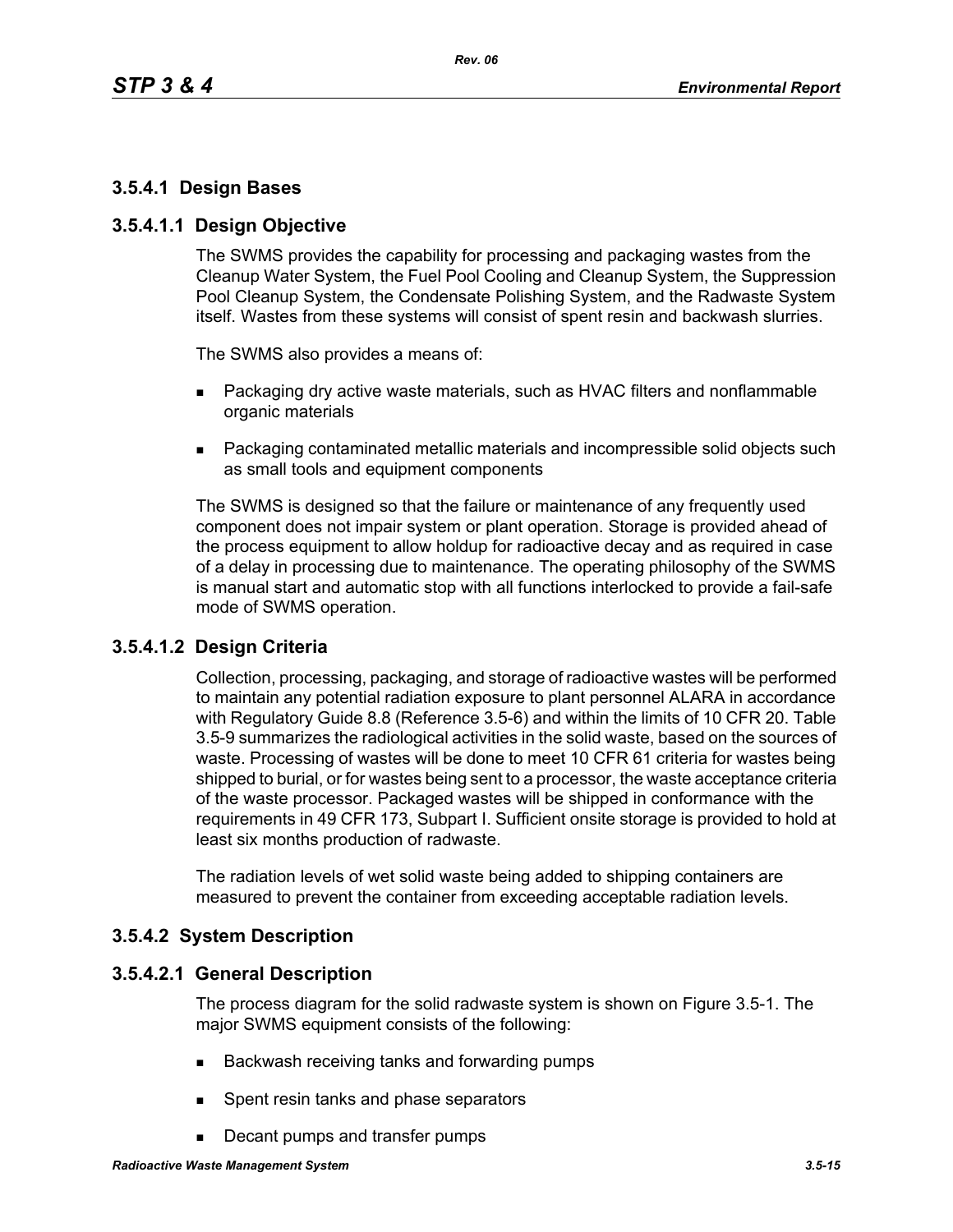- High integrity container (HIC) dewatering and drying equipment
- Connections and auxiliaries for mobile systems

The following design features are incorporated into the SWMS:

- I All components and piping which contain slurries have flushing connections.
- All tanks and equipment that use compressed gases for transport or drying of resins or filter sludges are vented to the plant ventilation exhaust system. The vents are designed to prevent liquids and solids from entering the plant ventilation system.

### **3.5.4.2.2 General Requirements**

The SWMS processes both wet and dry solid wastes in compliance with:

- The releases of radioactive materials to an unrestricted area are within the concentration limits of 10 CFR 20, Appendix B, Table II. All solid wastes are monitored for radiation before either processing or disposal as nonradioactive waste. It is expected that some dry solid waste will be disposable as nonradioactive. All liquids and gases from solid waste processing are treated by the liquid waste management system or by the Radwaste Building ventilation system.
- The SWMS has sufficient storage of both unprocessed and processed wastes to deal with both normal and anticipated operational occurrences. These storage facilities have been designed with adequate shielding to protect the operators from excessive radiation. Wastes will be processed separately by type and source.
- The SWMS is designed in accordance with Regulatory Guide 1.143.

### **3.5.4.2.3 Spent Resins and Sludges**

Wet solid wastes are spent resins and sludges from powdered resins and filter backwashing. The spent resins and sludges are sent to vendor-supplied mobile dewatering systems. See Table 3.5-11 for "Expected Waste Volumes Generated Annually by Each 'Wet' Solid Waste Source and Tank Capacities" (For one ABWR).

### **3.5.4.2.4 Dry Active Waste**

Dry active waste is loaded on marine containers or into shielded containers as required to meet shipping limitations. Estimated volumes of dry active waste generated annually are provided in Table 3.5-10.

### **3.5.4.2.5 Environmental and Exposure Control**

Solid radwaste processing equipment will be designed in accordance with Regulatory Guide 1.143 to minimize the spread of contamination and maintain operator dose rates ALARA.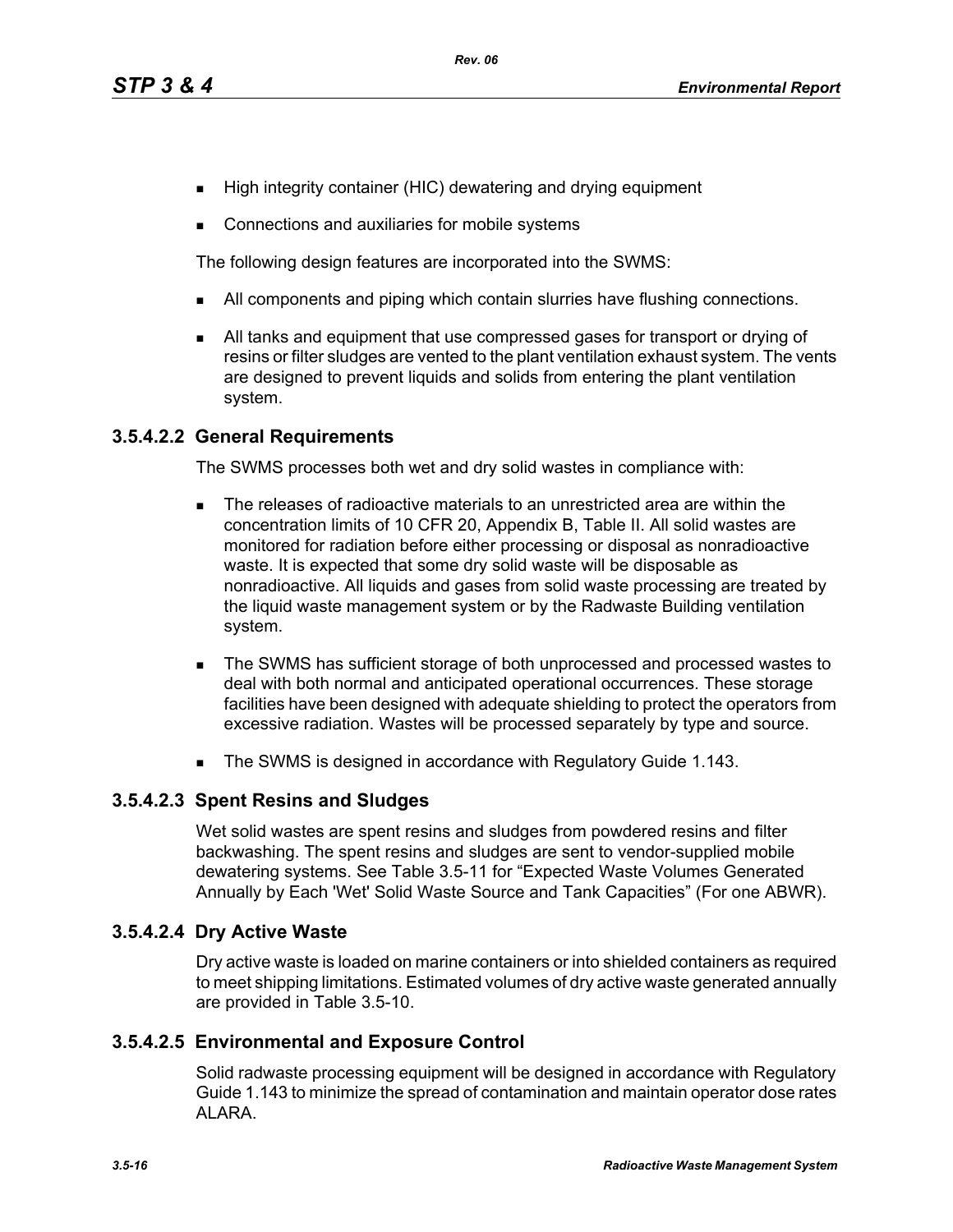# **3.5.4.2.6 Malfunction Analysis**

The process system is protected from overfilling the waste container by a high-level trip that closes the waste container fill valve and a camera that enables the operator to view the level of waste in the container and take action as required.

### **3.5.4.2.7 Shipment**

Containers normally can be shipped after processing, provided the proper shielding is available, without exceeding U.S. Department of Transportation radiation limits. If 49 CFR 173 dose limitations cannot be met, the containers are temporarily stored until the appropriate shielding is available.

Normally, high-integrity containers will be shipped after they are filled. While awaiting shipment, the high-integrity containers are temporarily stored with shielding in an appropriate storage location. A barrier to restrict access will be placed around the shielding. The radiation dose rate at the barrier shall be 50 μGy/hr (micrograys per hour) or less. Storage contingencies in the event that an off-site waste disposal facility becomes unavailable are discussed in Section 4.5. There is space for either box containers or high integrity containers in the solid waste storage area in the radwaste building. Low activity waste collected in buildings outside of the radwaste building will be temporarily stored locally until transferred to the radwaste building for storage/shipment. Uncontaminated shipping containers and vehicles may be stored outside. The annual volumes of solid radwaste to be shipped offsite are estimated in Table 3.5-12 (for one ABWR).

The packaged waste is stored until it is shipped offsite to a licensed radwaste processing facility or burial site. Onsite processing of the waste is in accordance with the existing STP Process Control Program (PCP) to meet transportation and radwaste processing facility or burial site waste acceptance requirements. The existing STP PCP will be modified as required to ensure it addresses the STP 3 & 4 waste streams. Packaging of waste for offsite shipment complies with applicable Department of Transportation and NRC regulations that specify requirements for shipment of radioactive material, including 49 CFR 172, 173 and 178, and 10 CFR 71.

# **3.5.4.2.8 Contingencies for Class B and C Wastes**

It is expected that Class B and C wastes will constitute about 5% of the low level radioactive waste (LLRW) that will be generated by the plant, with the balance being Class A waste (with small amounts of greater than Class C wastes that are subject to separate disposal provisions). As of July 1, 2008, the LLRW disposal facility in Barnwell, South Carolina is no longer accepting Class B and C waste from sources in states such as Texas that are outside of the Atlantic Compact. However, the disposal facility in Clive, Utah, is still accepting Class A waste from out of state.

STP 3 & 4 plans to load fuel in 2015 and begin operation no earlier than 2016 and therefore will not be generating Class B and C waste until then. Typically it takes about a year after fuel load before a sufficient quantity of B/C waste is generated to warrant a shipment for disposal. By 2016, it is likely that a disposal facility will be available that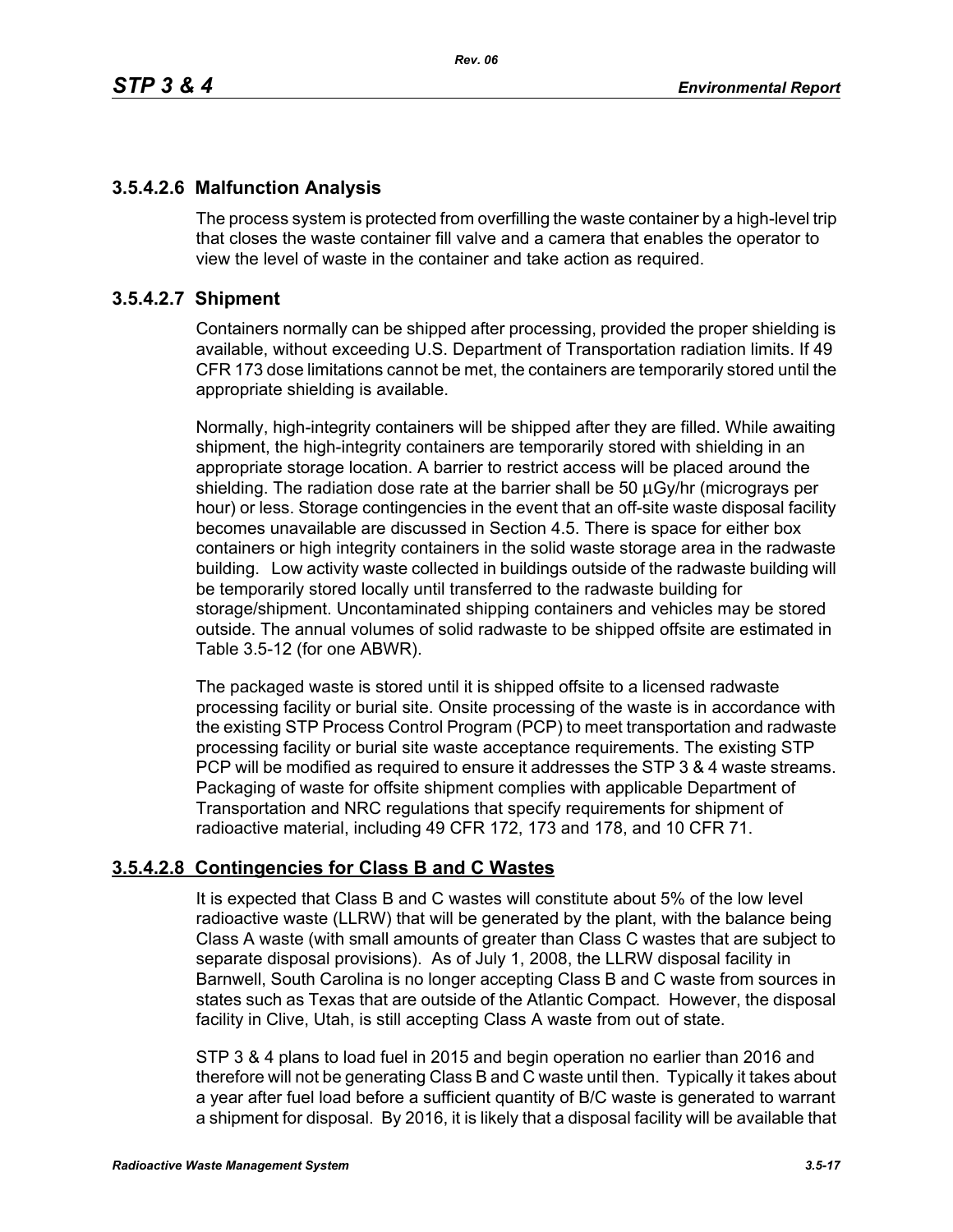will accept Class B and C waste from sources in Texas. In particular, in 2004, Waste Control Specialists applied for a license from the Texas Commission on Environmental Quality (TCEQ) to develop a disposal facility in Andrews County, Texas for Class A, B and C waste. As of August 2008, the Executive Director of Texas Commission on Environmental Quality has recommended to the full commission that Waste Control Specialists be granted the license to operate a Class A, B and C waste site for the Texas Compact. Therefore, by the time that STP 3 & 4 begins to operate, it is reasonable to expect that the Andrews County disposal facility will be in operation, and that STP 3 & 4 will be able to ship its Class A, B and C waste offsite to the Andrews County disposal facility.

However, in the event that there are no disposal facilities that will accept Class B and C wastes from sources in Texas at the time the plant begins operation, there are several options available for storage of such waste pending shipment offsite once a disposal facility becomes available:

- As provided in the FSAR Section 11.4.1.2, STP 3 & 4 Radwaste Building is designed to have 6 months of storage capacity for LLRW. Since Class B and C waste constitute only about 5% of the total LLRW, the Radwaste Building has about 10 years of safe storage capacity if it used solely for storage of Class B and C waste and if Class A waste is promptly shipped offsite. Also the waste tables in Section 11.4 are not based on a volume reduction (VR) process. Hence it is possible to extend this storage time frame by utilizing commercially available offsite waste processors. For example a VR of 8 to 10 is presently being achieved for resins.
- As described in FSAR Section 11.4.1.2, STP 1 & 2 have an Onsite Staging Facility (OSF) that could be used to store waste from STP 3 & 4 if that should become necessary. As explained in the Section 11.4.2.3.2 of the STP 1 & 2 UFSAR, the OSF has a 5-year LLRW storage capacity for Units 1 and 2. If that storage capacity were to be devoted to Class B and C waste, the OSF would have approximately 100 years of safe storage capacity for two units or 50 years for four units, assuming that Class A waste is shipped offsite in the normal course of business. Just as explained above, the storage duration could be extended by utilizing VR.
- If still additional storage capacity were eventually to be needed, STP 3 & 4 could construct storage facilities in accordance with applicable NRC guidance, such as Regulatory Issue Summary (RIS) 2008-12, Considerations for Extended Interim Storage of Low-Level Radioactive Waste by Fuel Cycle and Materials Licenses, and NUREG 0800 Section 11.4.

If STP 3 & 4 were to need to store Class B and C waste for an extended period of time, it would implement the provisions of RIS 2008-12 and NUREG 0800 Section 11.4.

The onsite storage facilities are designed to maintain onsite and offsite radiological doses within the limits in 10 CFR Part 20 and to maintain occupational exposures ALARA.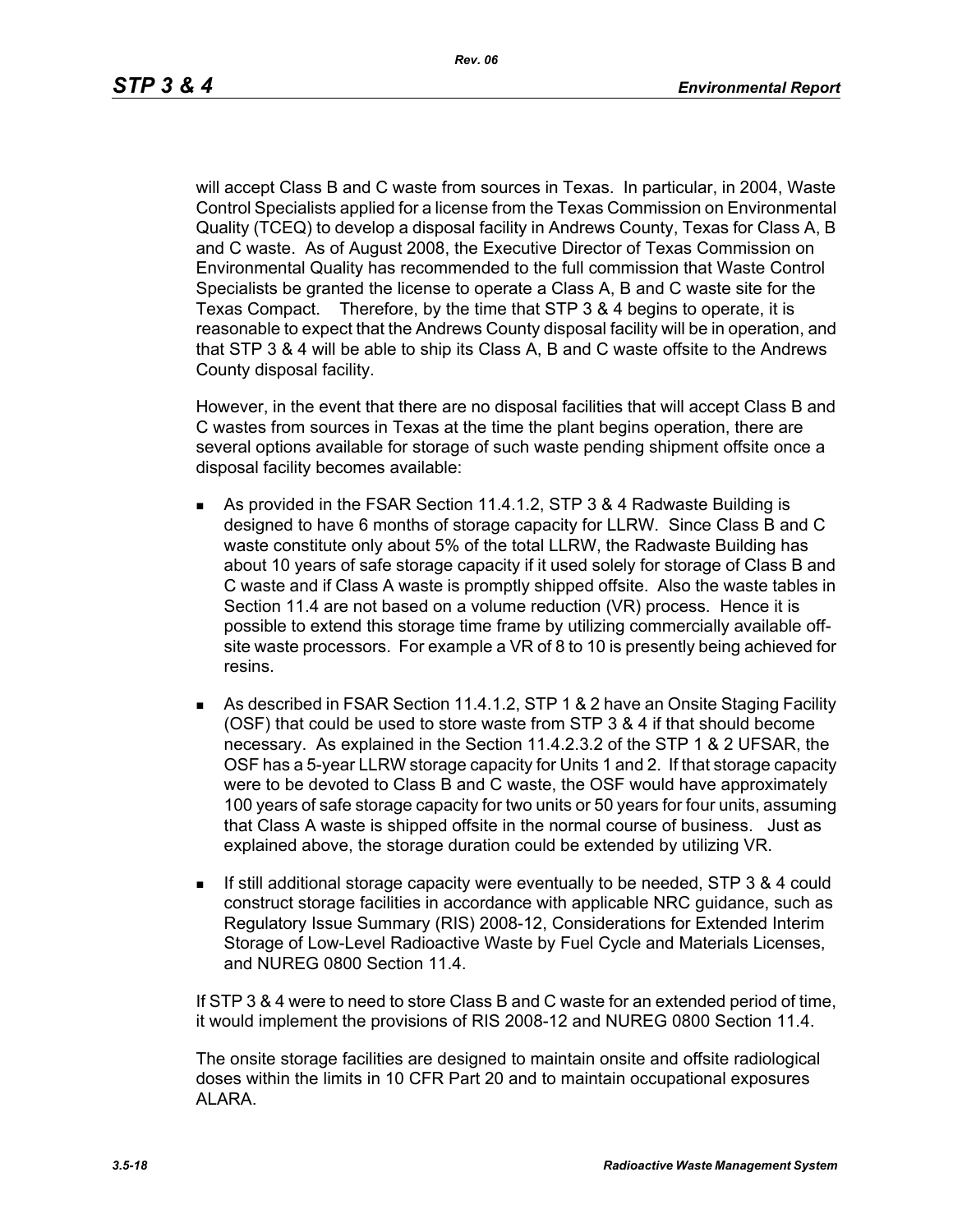### **3.5.5 References**

- 3.5-1 American National Standard Radioactive Source Term for Normal Operation of Light Water Reactors, ANSI/ANS-18.1.
- 3.5-2 Skarpelos, J.M. and R.S. Gilbert, Technical Derivation of BWR 1971 Design Basis Radioactive Material Source Terms, March 1973 (NEDO-10871).
- 3.5-3 Calculation of Releases of Radioactive Materials in Gaseous and Liquid Effluents from Boiling Water Reactors, NUREG-0016, Revision 1, January 1979.
- 3.5-4 Marrero, T.R., Airborne Releases From BWRs for Environmental Impact Evaluations, March 1976 (NEDO-21159).
- 3.5-5 ABWR Design Control Document, Tier 2 Manual, General Electric, Revision 4, March 1997.
- 3.5-6 Information Relevant to Ensuring that Occupational Radiation Exposures at Nuclear Power Stations Will Be as Low as is Reasonably Achievable, Regulatory Guide 8.8, June 1978, U.S. Nuclear Regulatory Commission, 1978.
- 3.5-7 Design Guidance for Radioactive Waste Management Systems, Structures, and Components Installed in Light-Water-Cooled Nuclear Power Plants, Regulatory Guide 1.143., Rev. 2 November 2001.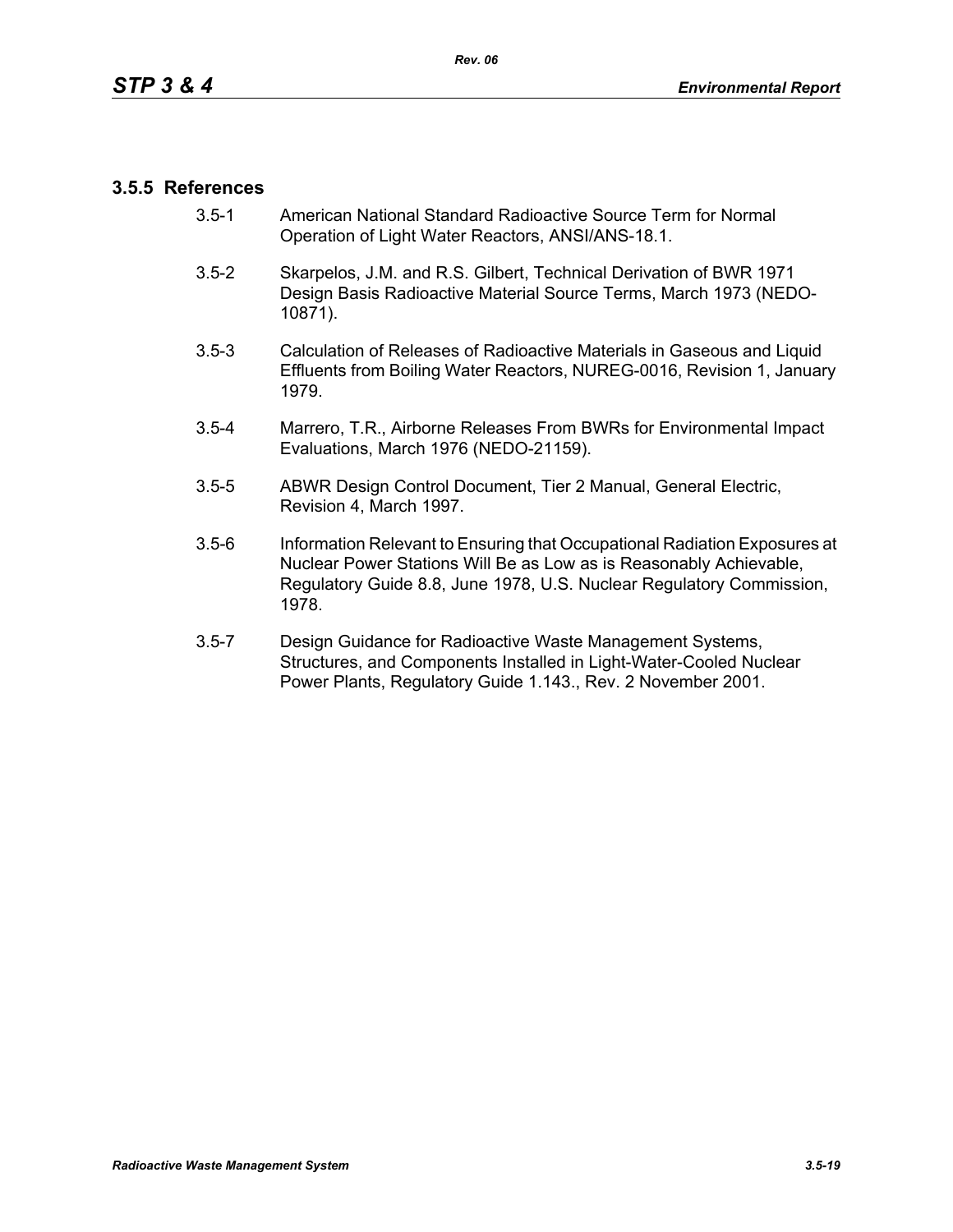| <b>Liquid Releases</b> |
|------------------------|
| (MBq/yr)               |
| 3.35E+02               |
| 7.15E+01               |
| 1.38E+03               |
| 4.22E+00               |
| 4.03E+02               |
| 2.96E+05               |
| $0.00E + 00$           |
| 1.87E+02               |
| 2.10E+01               |
| 6.30E+02               |
| 1.47E+02               |
| 7.55E+01               |
| $0.00E + 00$           |
| $0.00E + 00$           |
| 3.10E+02               |
| 5.69E+02               |
| 3.50E+02               |
| 8.24E+01               |
| 6.29E+01               |
| 4.67E+02               |
| 1.63E+01               |
| $0.00E + 00$           |
| 1.16E+01               |
| 9.92E-01               |
| $0.00E + 00$           |
| 4.64E+01               |
| 8.70E+00               |
| 1.64E+01               |
| 6.27E+01               |
| 5.05E+01               |
| 4.10E+01               |
|                        |

# **Table 3.5-1 Annual Average Liquid Releases**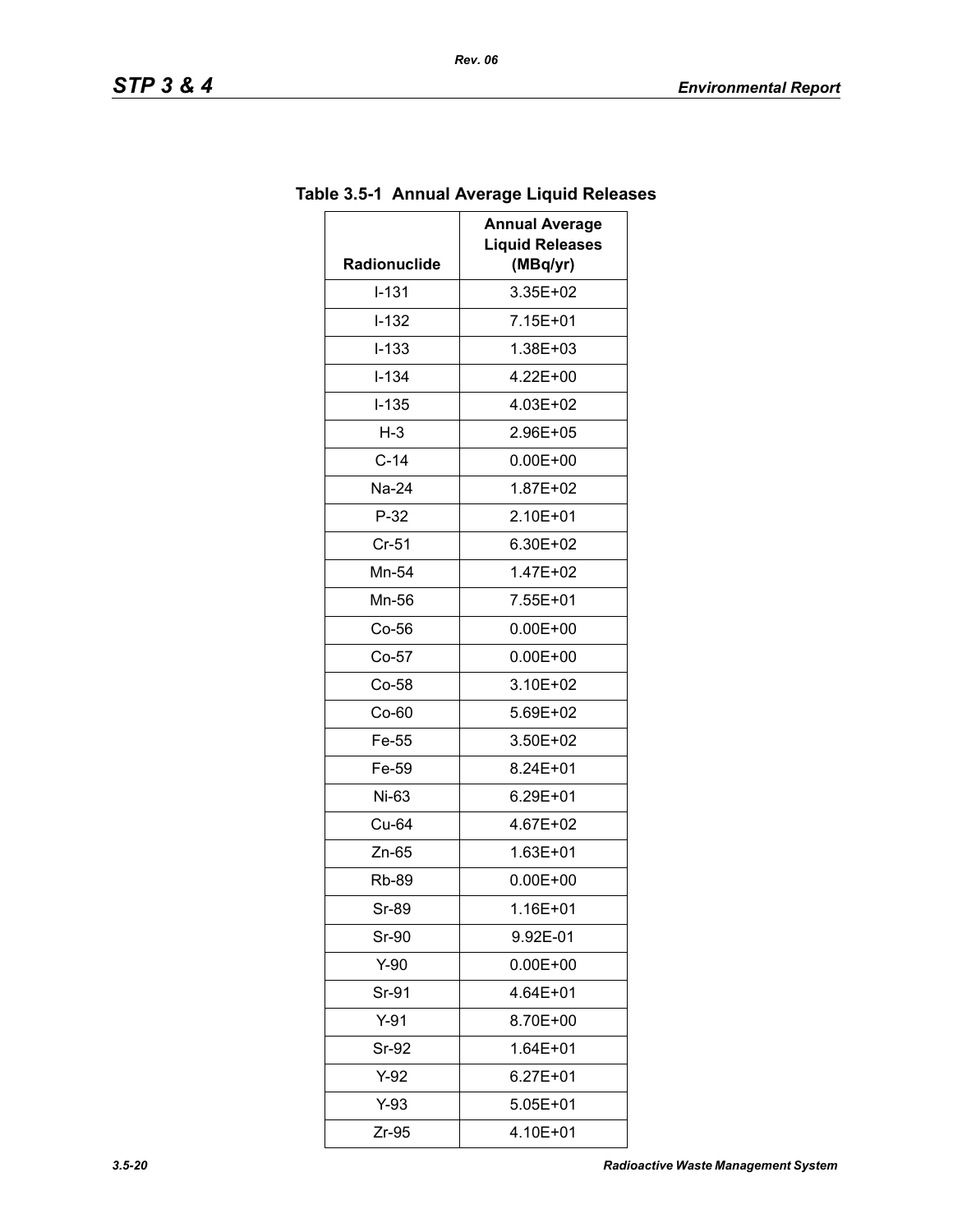| ТD.<br>51 F |  | σ<br>w |  |  |
|-------------|--|--------|--|--|
|-------------|--|--------|--|--|

| <b>Radionuclide</b> | <b>Annual Average</b><br><b>Liquid Releases</b><br>(MBq/yr) |
|---------------------|-------------------------------------------------------------|
| <b>Nb-95</b>        | 1.16E+01                                                    |
| Mo-99               | 9.66E+01                                                    |
| Tc-99m              | 2.10E+02                                                    |
| Ru-103              | $1.21E + 01$                                                |
| Rh-103m             | $0.00E + 00$                                                |
| <b>Ru-106</b>       | 3.29E+02                                                    |
| Rh-106              | $0.00E + 00$                                                |
| Ag-110m             | 4.44E+01                                                    |
| Sb-124              | $0.00E + 00$                                                |
| Te-129m             | $3.12E + 00$                                                |
| Te-131m             | 3.10E+00                                                    |
| Te-132              | 5.00E-01                                                    |
| Cs-134              | 4.18E+02                                                    |
| Cs-136              | 2.78E+01                                                    |
| Cs-137              | $6.57E+02$                                                  |
| Cs-138              | 2.96E-02                                                    |
| <b>Ba-140</b>       | 6.23E+01                                                    |
| La-140              | $0.00E + 00$                                                |
| Ce-141              | 1.10E+01                                                    |
| Ce-144              | 1.44E+02                                                    |
| Pr-143              | 3.00E+00                                                    |
| Nd-147              | 7.40E-02                                                    |
| W-187               | 8.24E+00                                                    |
| Np-239              | 3.51E+02                                                    |

# **Table 3.5-1 Annual Average Liquid Releases (Continued)**

(FSAR Section 12.2, Table 12.2-22)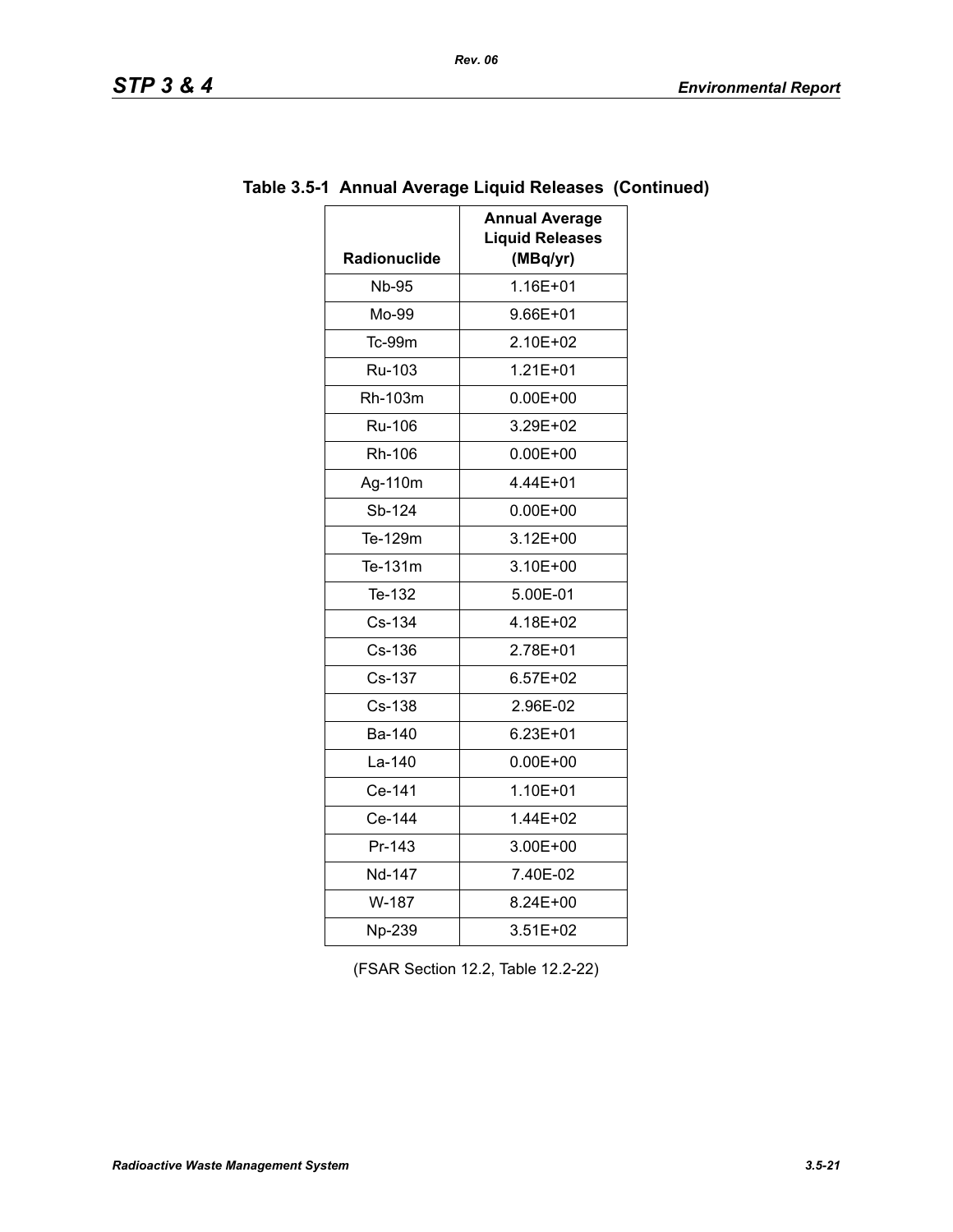| <b>Annual Average</b> |                         |  |
|-----------------------|-------------------------|--|
|                       | <b>Gaseous Releases</b> |  |
| Radionuclide          | (MBq/yr)                |  |
| $Kr-83m$              | $3.1E + 01$             |  |
| $Kr-85m$              | 7.8E+05                 |  |
| Kr-85                 | $2.1E+07$               |  |
| Kr-87                 | $9.3E + 05$             |  |
| <b>Kr-88</b>          | 1.4E+06                 |  |
| Kr-89                 | 8.9E+06                 |  |
| Kr-90                 | $1.2E + 01$             |  |
| Xe-131m               | 1.9E+06                 |  |
| Xe-133m               | 3.2E+03                 |  |
| Xe-133                | 8.9E+07                 |  |
| Xe-135m               | $1.5E + 07$             |  |
| Xe-135                | $1.7E + 07$             |  |
| Xe-137                | 1.9E+07                 |  |
| Xe-138                | $1.6E + 07$             |  |
| Xe-139                | $1.5E + 01$             |  |
| $I-131$               | 9.6E+03                 |  |
| $I-132$               | 8.1E+04                 |  |
| $I - 133$             | $6.3E + 04$             |  |
| $I - 134$             | $1.4E + 05$             |  |
| $I-135$               | 8.9E+04                 |  |
| $H-3$                 | 2.7E+06                 |  |
| $C-14$                | 3.4E+05                 |  |
| Na-24                 | $1.5E + 02$             |  |
| $P-32$                | 3.4E+01                 |  |
| Ar-41                 | 2.5E+05                 |  |
| $Cr-51$               | $1.3E + 03$             |  |
| Mn-54                 | $2.0E + 02$             |  |
| Mn-56                 | $1.3E + 02$             |  |
| Fe-55                 | $2.4E + 02$             |  |
| Fe-59                 | 3.0E+01                 |  |
| $Co-58$               | 8.9E+01                 |  |
| $Co-60$               | 4.8E+02                 |  |
| Ni-63                 | 2.4E-01                 |  |
| Cu-64                 | 3.7E+02                 |  |
| Zn-65                 | 4.1E+02                 |  |

# **Table 3.5-2 Annual Average Gaseous Releases**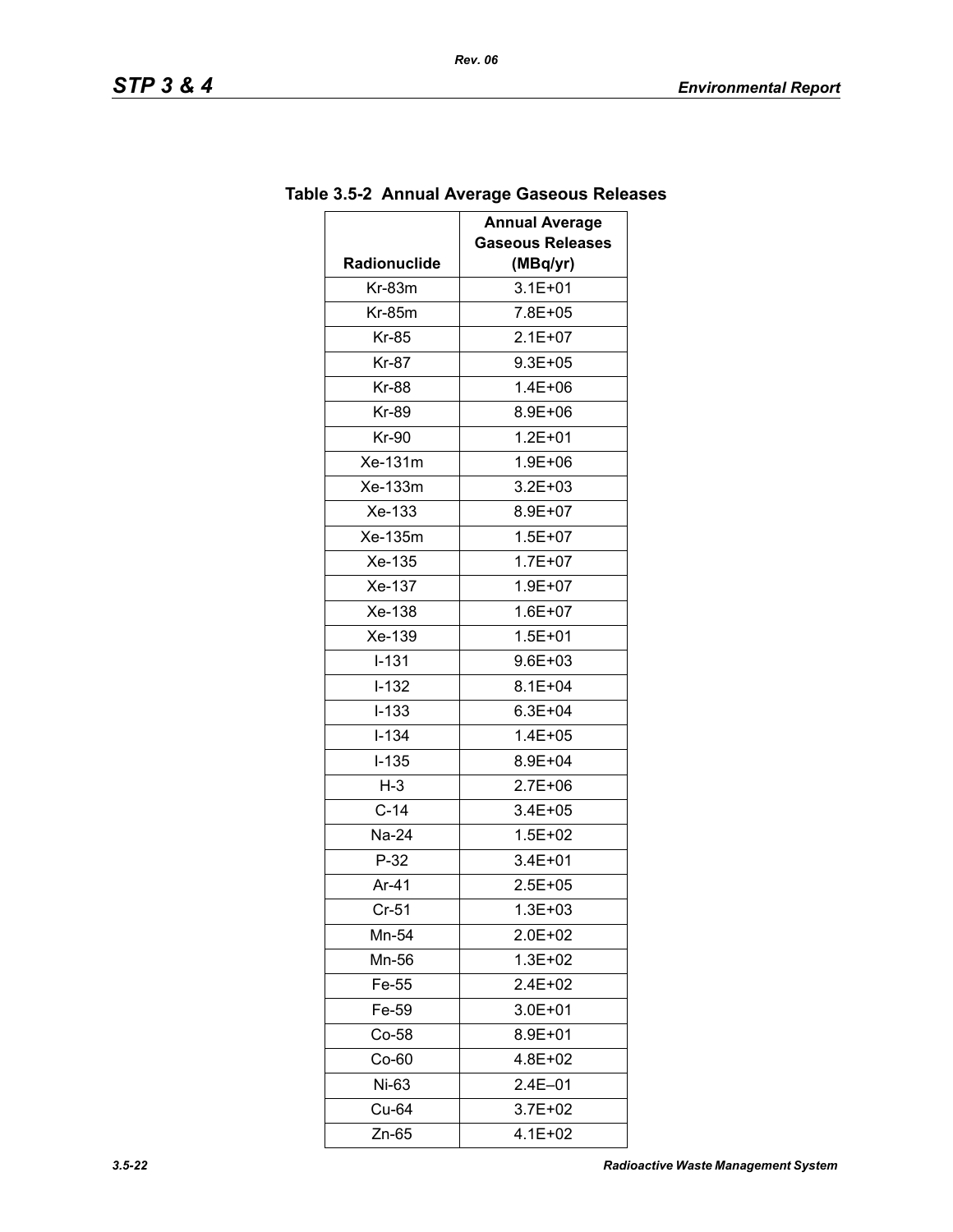| Radionuclide | <b>Annual Average</b><br><b>Gaseous Releases</b><br>(MBq/yr) |
|--------------|--------------------------------------------------------------|
| <b>Rb-89</b> | $1.6E + 00$                                                  |
| Sr-89        | $2.1E + 02$                                                  |
| Sr-90        | $2.6E + 00$                                                  |
| $Y-90$       | $1.7E + 00$                                                  |
| Sr-91        | $3.7E + 01$                                                  |
| Sr-92        | 2.9E+01                                                      |
| $Y-91$       | 8.9E+00                                                      |
| $Y-92$       | 2.3E+01                                                      |
| $Y-93$       | $4.1E + 01$                                                  |
| $Zr-95$      | $5.9E + 01$                                                  |
| <b>Nb-95</b> | $3.1E + 02$                                                  |
| Mo-99        | $2.2E + 03$                                                  |
| $Tc-99m$     | $1.1E + 01$                                                  |
| Ru-103       | $1.3E + 02$                                                  |
| Rh-103m      | $4.1E + 00$                                                  |
| Ru-106       | 7.0E-01                                                      |
| Rh-106       | 7.0E-01                                                      |
| Ag-110m      | 7.4E-02                                                      |
| Sb-124       | $6.7E + 00$                                                  |
| Te-129m      | $8.1E + 00$                                                  |
| Te-131m      | $2.8E + 00$                                                  |
| Te-132       | 7.0E-01                                                      |
| Cs-134       | 2.3E+02                                                      |
| Cs-136       | $2.2E + 01$                                                  |
| Cs-137       | $3.5E + 02$                                                  |
| Cs-138       | $6.3E + 00$                                                  |
| Ba-140       | 1.0E+03                                                      |
| La-140       | $6.7E + 01$                                                  |
| Ce-141       | 3.4E+02                                                      |
| Ce-144       | 7.0E-01                                                      |
| Pr-144       | 7.0E-01                                                      |
| W-187        | 7.0E+00                                                      |
| Np-239       | 4.4E+02                                                      |

### **Table 3.5-2 Annual Average Gaseous Releases (Continued)**

(FSAR Section 12.2, Table 12.2-20)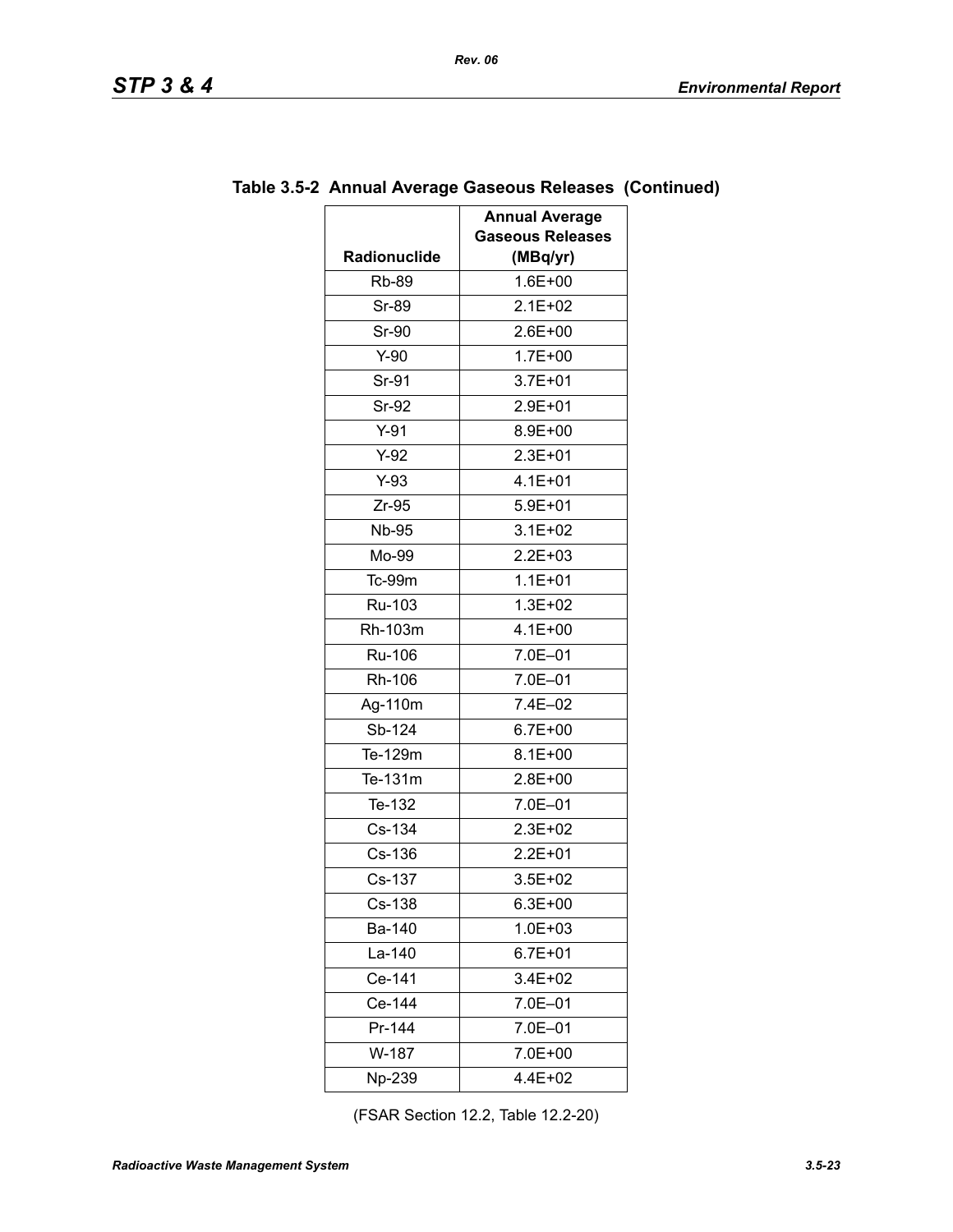| <b>Isotope</b>        | <b>Decay Constant, 1/hours</b> | Source Term t = 30 min (MBq/s) |
|-----------------------|--------------------------------|--------------------------------|
| $Kr-83m$              | 3.73 E-01                      | $1.1E + 02$                    |
| $Kr-85m$              | 1.55 E-01                      | $2.0F + 02$                    |
| Kr-85                 | 7.37 E-06                      | 8.9E-01                        |
| Kr-87                 | 5.47 E-01                      | $5.6E + 02$                    |
| Kr-88                 | 2.48 E-01                      | $6.3E + 02$                    |
| Kr-89                 | 1.32 E+01                      | $6.3E + 00$                    |
| Xe-131m               | 2.41 E-03                      | 7.4E-01                        |
| $Xe-133m$             | 1.30 E-02                      | $1.1E + 01$                    |
| $Xe-133$              | 5.46 E-03                      | $3.1E + 02$                    |
| Xe-135m               | 2.72 E+00                      | $2.5E + 02$                    |
| Xe-135                | 7.56 E-02                      | $8.1E + 02$                    |
| Xe-137                | 1.08 E+01                      | $2.6E + 01$                    |
| Xe-138<br>$2.93 E+00$ |                                | 7.8E+02                        |
| TOTAL                 |                                | $3.7E + 03$                    |

**Table 3.5-3 Noble Gas Source Terms in Steam** 

(Reference 3.5-5, Table 11.1-1)

| <b>Isotope</b> | <b>Decay Constant, 1/hours</b> | <b>Concentration (MBq/g)</b> |
|----------------|--------------------------------|------------------------------|
| $I - 131$      | 3.59E-03                       | 5.9E-04                      |
| $1 - 132$      | 3.03E-01                       | $5.2E-03$                    |
| $I - 133$      | 3.33E-02                       | $4.1E-03$                    |
| $I - 134$      | 7.91E-01                       | 8.9E-03                      |
| $I - 135$      | 1.05E-01                       | 5.6E-03                      |

(Reference 3.5-5, Table 11.1-2)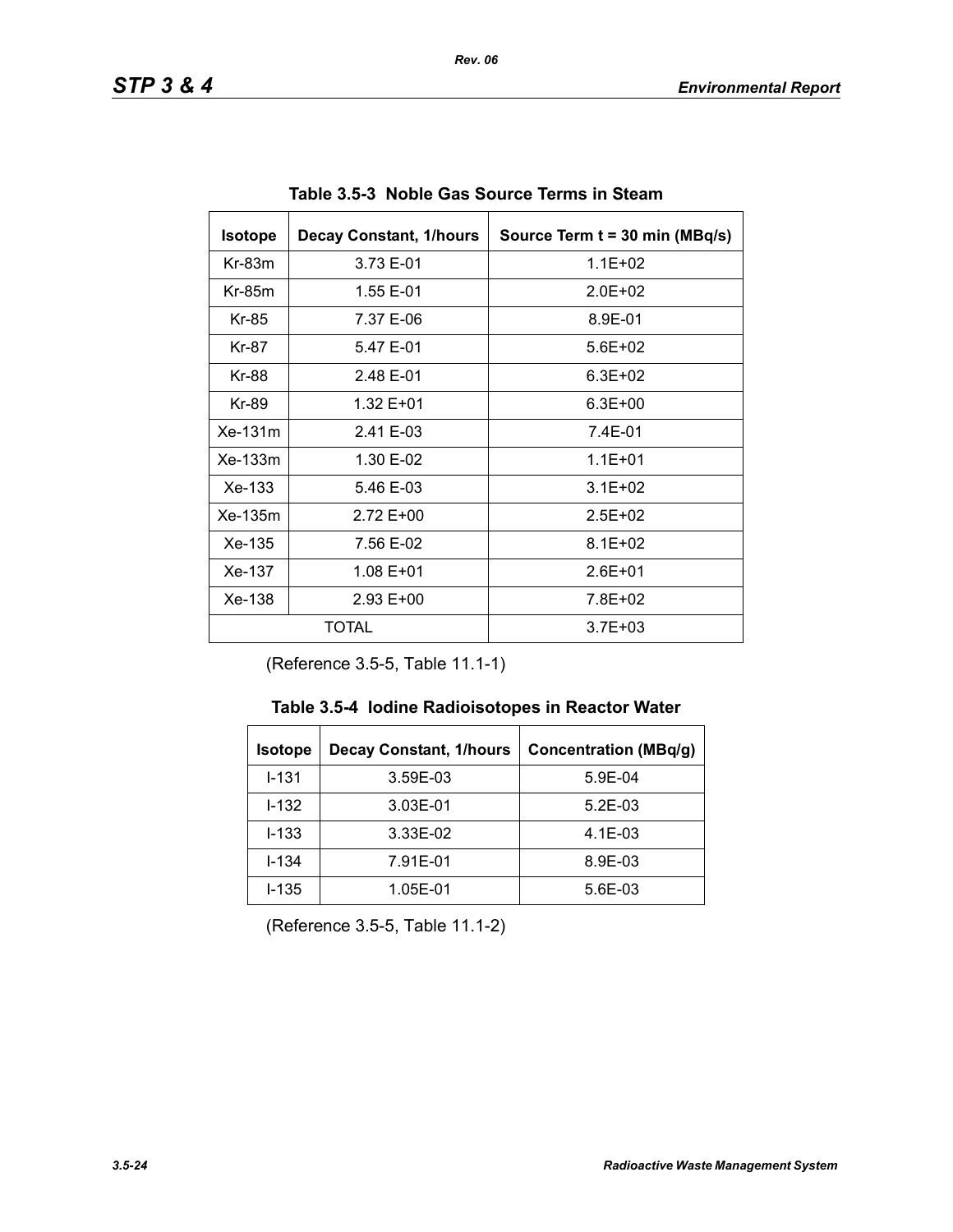| <b>Isotope</b> | <b>Decay Constant, 1/hours</b> | <b>Concentration (MBq/g)</b> |
|----------------|--------------------------------|------------------------------|
| <b>Rb-89</b>   | 2.74E+00                       | 7.8E-04                      |
| Sr-89          | 5.55E-04                       | 1.2E-05                      |
| Sr-90/Y-90     | 2.81E-06                       | 8.5E-07                      |
| Sr-91          | 7.31E-02                       | 5.2E-04                      |
| Sr-92          | 2.56E-01                       | 1.4E-03                      |
| $Y-91$         | 4.93E-04                       | 4.8E-06                      |
| $Y-92$         | 1.96E-01                       | 8.1E-04                      |
| $Y-93$         | 6.8E-02                        | $5.2E-04$                    |
| Zr-95/Nb-95    | 4.41E-04                       | 9.6E-07                      |
| Mo-99/Tc-99m   | 1.05E-02                       | 2.4E-04                      |
| Ru-103/Rh-103m | 7.29E-04                       | 2.4E-06                      |
| Ru-106/Rh-106  | 7.83E-05                       | 3.7E-07                      |
| Te-129m        | 8.65E-04                       | 4.8E-06                      |
| Te-131m        | 2.31E-02                       | 1.2E-05                      |
| Te-132         | 8.89E-03                       | 1.2E-06                      |
| Cs-134         | 3.84E-05                       | 3.3E-06                      |
| Cs-136         | 2.22E-03                       | 2.2E-06                      |
| Cs-137         | 2.63E-06                       | 8.9E-06                      |
| Cs-138         | 1.29E+00                       | 1.5E-03                      |
| Ba-140/La-140  | 2.26E-03                       | 4.8E-05                      |
| Ce-141         | 8.88E-04                       | 3.7E-06                      |
| Ce-144/Pr-144  | 1.02E-04                       | 3.7E-07                      |
| Np-239         | 1.24E-02                       | 1.0E-03                      |

#### **Table 3.5-5 Nonvolatile Fission Products in Reactor Water**

(Reference 3.5-5, Table 11-1-3)

NOTE: Nuclides shown as pairs are assumed to be in secular equilibrium. The parent decay constant and concentration are shown.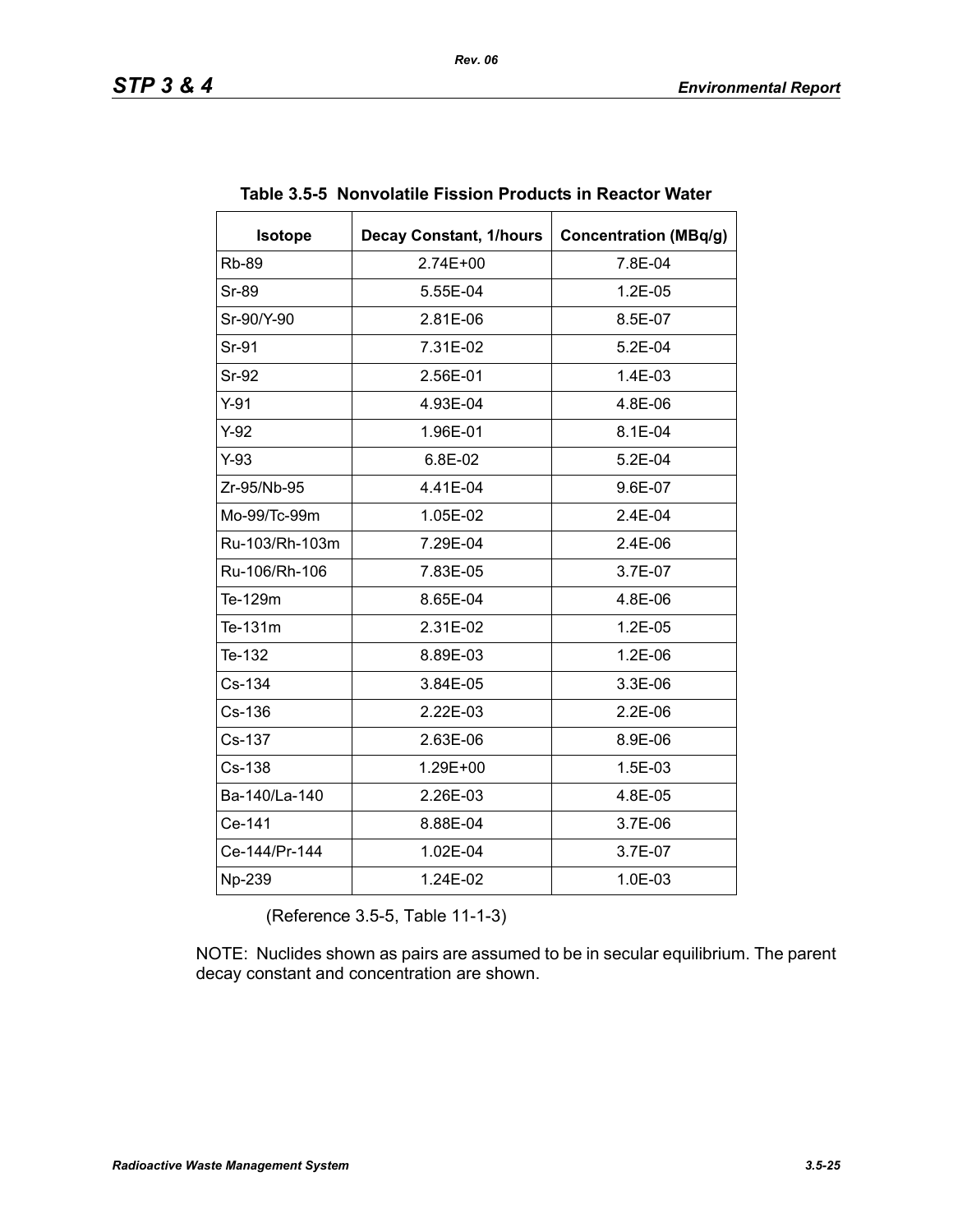|  | Table 3.5-6 Coolant Activation Products in Reactor Water and Steam |  |
|--|--------------------------------------------------------------------|--|
|--|--------------------------------------------------------------------|--|

| <b>Isotope</b> | <b>Half-Life</b> | <b>Steam Concentration</b><br>(MBq/g) | <b>Reactor Water</b><br><b>Concentration</b><br>(MBq/g) |
|----------------|------------------|---------------------------------------|---------------------------------------------------------|
| $N-16$         | 7.13 s           | 1.9E+00 [1]                           | $3.6E+00$ [2]                                           |

[1] Use 11 MBq/g for operation with hydrogen water chemistry

[2] Valid at core exit

(Reference 3.5-5, Table 11.1-4)

| <b>Isotope</b> | <b>Decay Constant, 1/hours</b> | <b>Concentration (MBq/g)</b> |
|----------------|--------------------------------|------------------------------|
| Na-24          | 4.63E-02                       | 1.3E-03                      |
| $P-32$         | 2.02E-03                       | $2.4E-0.5$                   |
| $Cr-51$        | 1.04E-03                       | 7.4E-04                      |
| Mn-54          | 9.53E-05                       | 8.5E-06                      |
| Mn-56          | 2.69E-01                       | 6.7E-03                      |
| Co-58          | 4.05E-04                       | $2.4E - 0.5$                 |
| $Co-60$        | 1.50E-05                       | 4.8E-05                      |
| Fe-55          | 3.04E-05                       | $1.2E - 04$                  |
| Fe-59          | 6.33E-04                       | 3.7E-06                      |
| Ni-63          | 7.90E-07                       | $1.2E - 04$                  |
| Cu-64          | 5.42E-02                       | 3.7E-03                      |
| $Zn-65$        | 1.18E-04                       | 2.4E-05                      |
| Ag-110m        | 1.16E-04                       | 1.2E-07                      |
| W-187          | 2.90E-02                       | 3.7E-05                      |

**Table 3.5-7 Non-Coolant Activation Products in Reactor Water** 

(Reference 3.5-5, Table 11.1-5)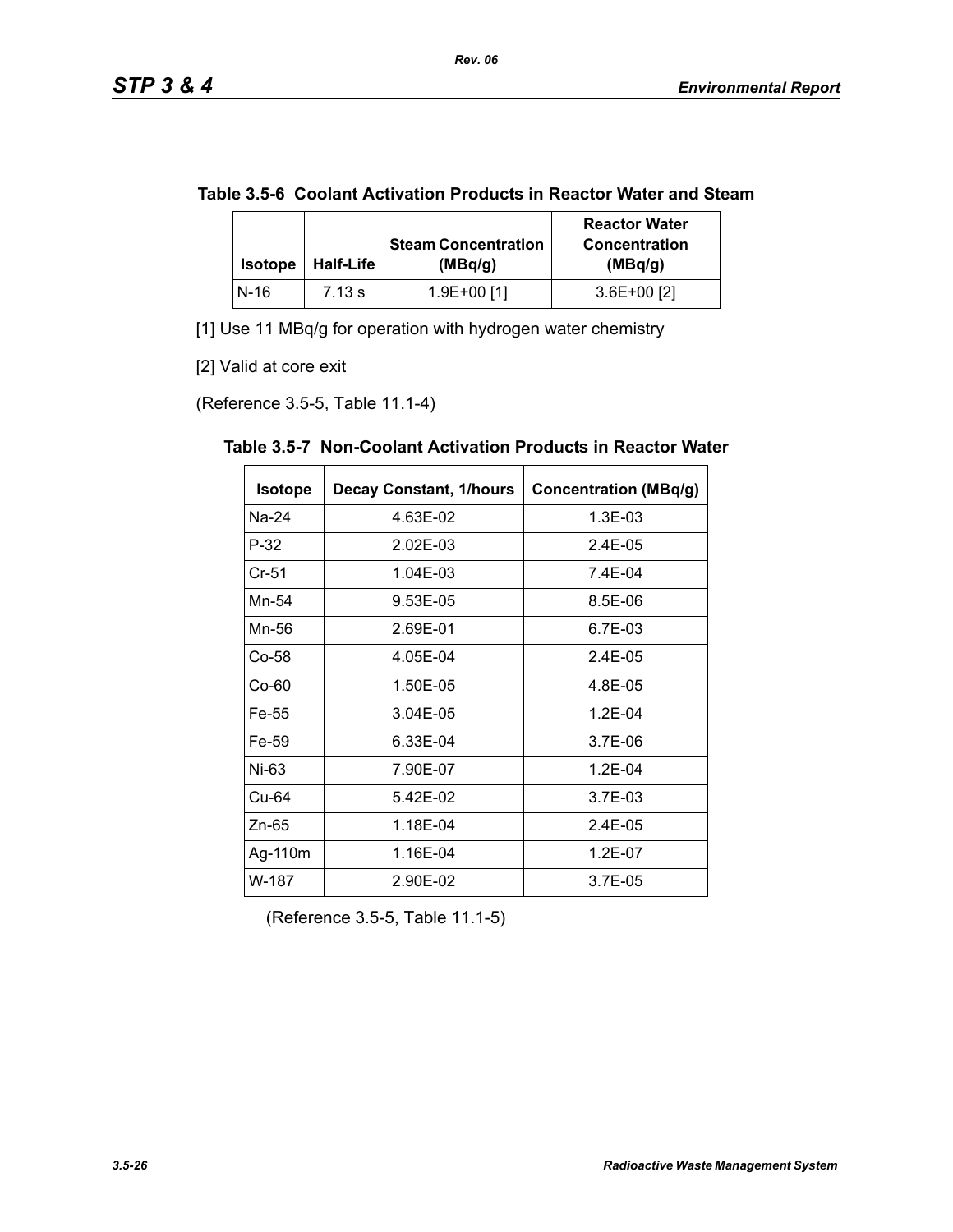### **Table 3.5-8 Capability of Liquid Radwaste Subsystems to Process Expected Wastes [1]**

| <b>Subsyste</b><br>m | <b>Process</b><br>Rate | <b>Maximum Process</b><br>Capacity [6] | <b>Normal Waste</b><br><b>Generation Rate</b> | <b>Maximum Daily</b><br><b>Generation Rate</b> |
|----------------------|------------------------|----------------------------------------|-----------------------------------------------|------------------------------------------------|
| <b>LCW</b> [2]       | 34 $m^3/h$             | 653 $m^3$ /day                         | 55 $m^3$ /day                                 | 615 $m^3$ /day                                 |
| <b>HCW</b> [3]       | 34 $m^3/h$             | 653 $m^3$ /day                         | 15 $m^3$ /day                                 | 65 $m^3$ /day                                  |
| DW [4]               | 34 $m^3/h$             | 653 $m^3$ /day                         | 4 $m^3$ /day                                  | 12 $m^3$ /day                                  |
| CW [5]               | 4 $m^3/h$              | 192 $m^3$ /day                         | 2 $m^3$ /day                                  | 2 $m^3$ /day                                   |

[1] FSAR Table 11.2-2

[2] LCW – low conductivity waste

[3] HCW – high conductivity waste

[4] DW – detergent waste

[5] CW – Chemical Waste

[6] For one day only

|                | <b>Halogens</b> |                | <b>Soluble Fission</b><br><b>Products</b> |                | <b>Insoluble Fission</b><br><b>Products</b> |                | <b>Activation Products</b> |
|----------------|-----------------|----------------|-------------------------------------------|----------------|---------------------------------------------|----------------|----------------------------|
| <b>Isotope</b> | <b>MBq</b>      | <b>Isotope</b> | <b>MBq</b>                                | <b>Isotope</b> | <b>MBq</b>                                  | <b>Isotope</b> | <b>MBq</b>                 |
| $I - 131$      | 7.38E+07        | <b>Rb-89</b>   | 1.37E+05                                  | $Y-91$         | 1.78E+06                                    | Na-24          | 2.44E+07                   |
| $I-132$        | 1.50E+07        | Sr-89          | 4.59E+06                                  | $Y-92$         | 3.58E+06                                    | $P-32$         | $6.41E + 06$               |
| $I-133$        | 1.08E+08        | Sr-90          | $3.58E + 05$                              | $Y-93$         | $6.62E + 06$                                | $Cr-51$        | 2.44E+08                   |
| $I - 134$      | $9.86E + 06$    | $Y-90$         | 3.58E+05                                  | $Zr-95$        | 3.60E+05                                    | Mn-54          | 3.49E+06                   |
| $I - 135$      | 4.67E+07        | Sr-91          | $6.18E + 06$                              | <b>Nb-95</b>   | 3.60E+05                                    | Mn-56          | 2.16E+07                   |
|                |                 | Sr-92          | 4.75E+06                                  | Ru-103         | 8.42E+05                                    | Co-58          | $9.14E + 06$               |
|                |                 | Mo-99          | 1.97E+07                                  | Rh-103M        | 8.42E+05                                    | $Co-60$        | 2.01E+07                   |
|                |                 | <b>Tc-99M</b>  | 1.97E+07                                  | Ru-106         | $1.51E + 05$                                | Fe-55          | 2.63E+07                   |
|                |                 | Te-129M        | 1.64E+06                                  | Rh-106         | $1.51E + 05$                                | Fe-59          | 1.33E+06                   |
|                |                 | Te-131M        | 4.51E+05                                  | $La-140$       | $1.22E + 07$                                | Ni-63          | 5.06E+07                   |
|                |                 | Te-132         | 1.15E+06                                  | Ce-141         | 1.25E+06                                    | Cu-64          | 5.93E+07                   |
|                |                 | Cs-134         | 7.54E+05                                  | Ce-144         | 1.50E+05                                    | $Zn-65$        | $9.81E + 06$               |
|                |                 | Cs-136         | $3.13E + 05$                              | Pr-143         | 1.50E+05                                    | Ag-110M        | 4.91E+04                   |
|                |                 | Cs-137         | 2.08E+06                                  |                |                                             | W-187          | $1.11E + 06$               |
|                |                 | Cs-138         | $1.01E + 06$                              |                |                                             |                |                            |
|                |                 | Ba-140         | 1.22E+07                                  |                |                                             |                |                            |
|                |                 | Np-239         | 6.99E+07                                  |                |                                             |                |                            |

#### **Table 3.5-9 Solid Radwaste Component Inventories [1]**

[1] Sum total of inventories from CUW (Reactor Water Cleanup System) Backwash Receiving Tank, CF (Condensate Filtration) Backwash Receiving Tank, Phase Separator, Spent Resin Storage Tank, Liquid Waste (LW) Backwash Receiving Tank (FSAR Section 12.2, Tables 12.2-15a-d & 12.2-15l)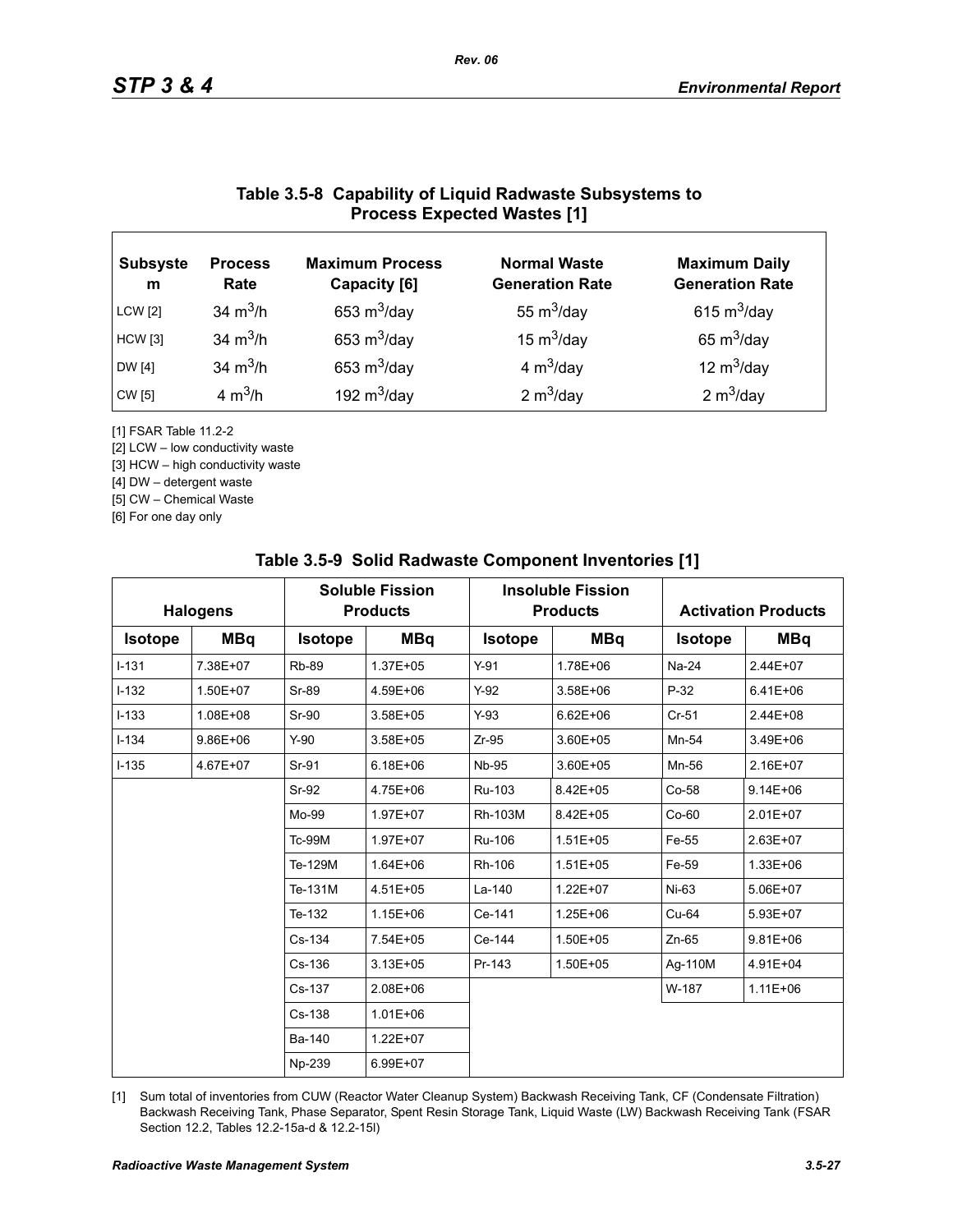| e 3.5-10 Estimates of Expected Annual "Dry" Solid was |                                        |  |
|-------------------------------------------------------|----------------------------------------|--|
| <b>Dry Waste Source</b>                               | Volume Generation (m <sup>3</sup> /yr) |  |
| <b>Combustible Waste</b>                              | 225                                    |  |
| Compactable Waste                                     | 38                                     |  |
| <b>Other Waste</b>                                    | 100                                    |  |

# **Table 3.5-10 Estimates of Expected Annual "Dry" Solid Wastes**

(FSAR Section 11.4, Table 11.4-2)

#### **Table 3.5-11 Expected Waste Volume Generated Annually by Each "Wet" Solid Waste Source and Tank Capacities**

| <b>Wet Waste Source</b>        | Volume Generation (m <sup>3</sup> /yr) [1] |
|--------------------------------|--------------------------------------------|
| CUW F/D Sludge                 | 4.7                                        |
| FPC F/D Sludge                 | 1.8                                        |
| Condensate Filter sludge       | 4.6                                        |
| <b>LCW Filter Sludge</b>       | 0.6                                        |
| <b>HCW Filter Sludge</b>       | 3.8                                        |
| Condensate Demineralizer resin | 18.0                                       |
| <b>LCW Demineralizer Resin</b> | 1.8                                        |
| <b>HCW Demineralizer Resin</b> | 1.8                                        |
| <b>HCW RO Reject</b>           | 73.0                                       |

CUW F/D – Reactor Water Cleanup filter demineralizer FPC F/D – Fuel Pool Cooling and Cleanup filter demineralizer [1] FSAR 11.4, Table 11.4-1

| <b>Waste Type</b>        | Shipped Volume (m <sup>3</sup> /yr) |  |
|--------------------------|-------------------------------------|--|
| <b>Combustible Waste</b> | 225                                 |  |
| Compressible Waste       | 38                                  |  |
| Resins and Sludges       | 110                                 |  |
| <b>Other Waste</b>       | 100                                 |  |
| <b>Mixed Waste</b>       | 0.5                                 |  |

From FSAR Section 11.4 (Table 11.4-3)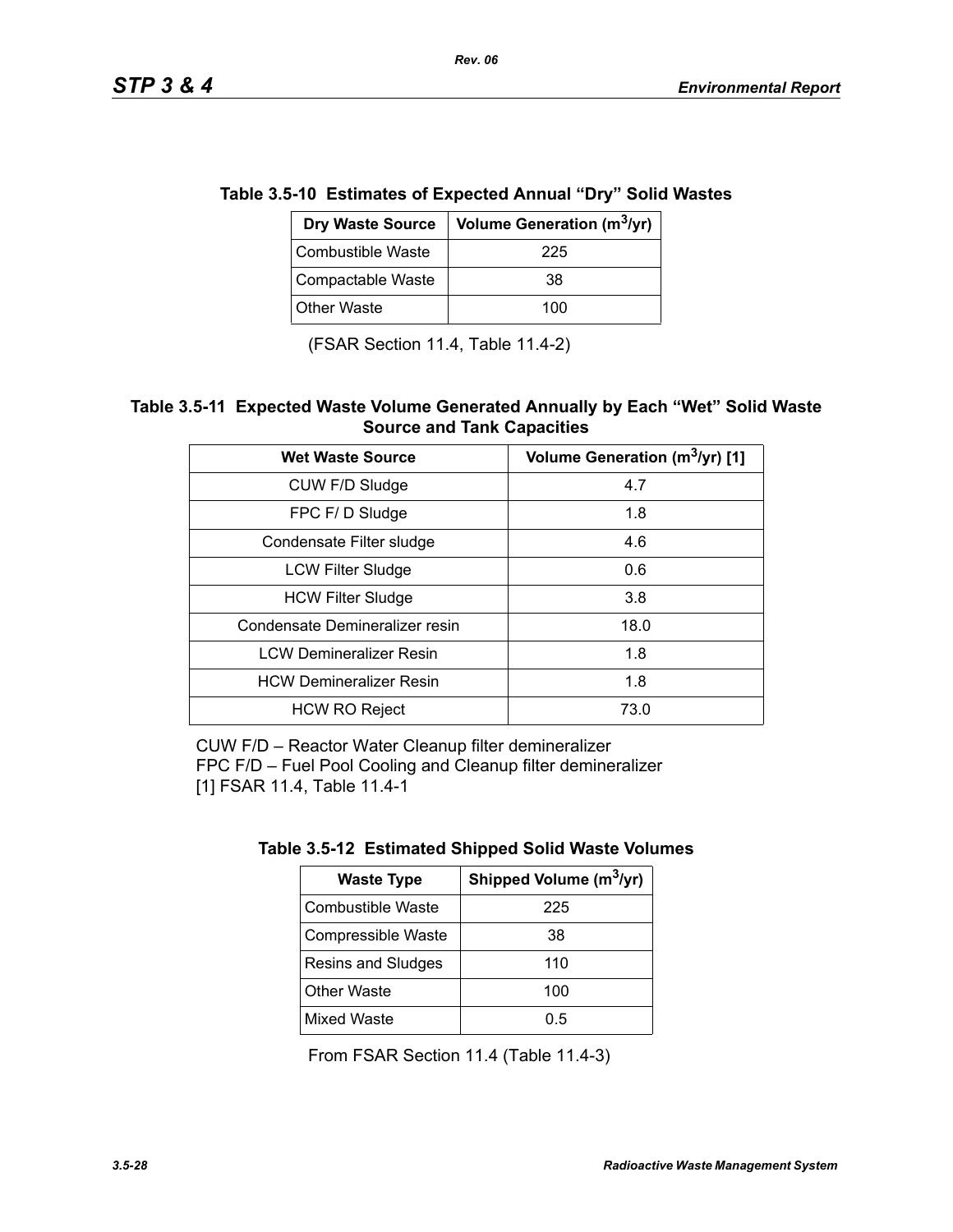

*STP 3 & 4*